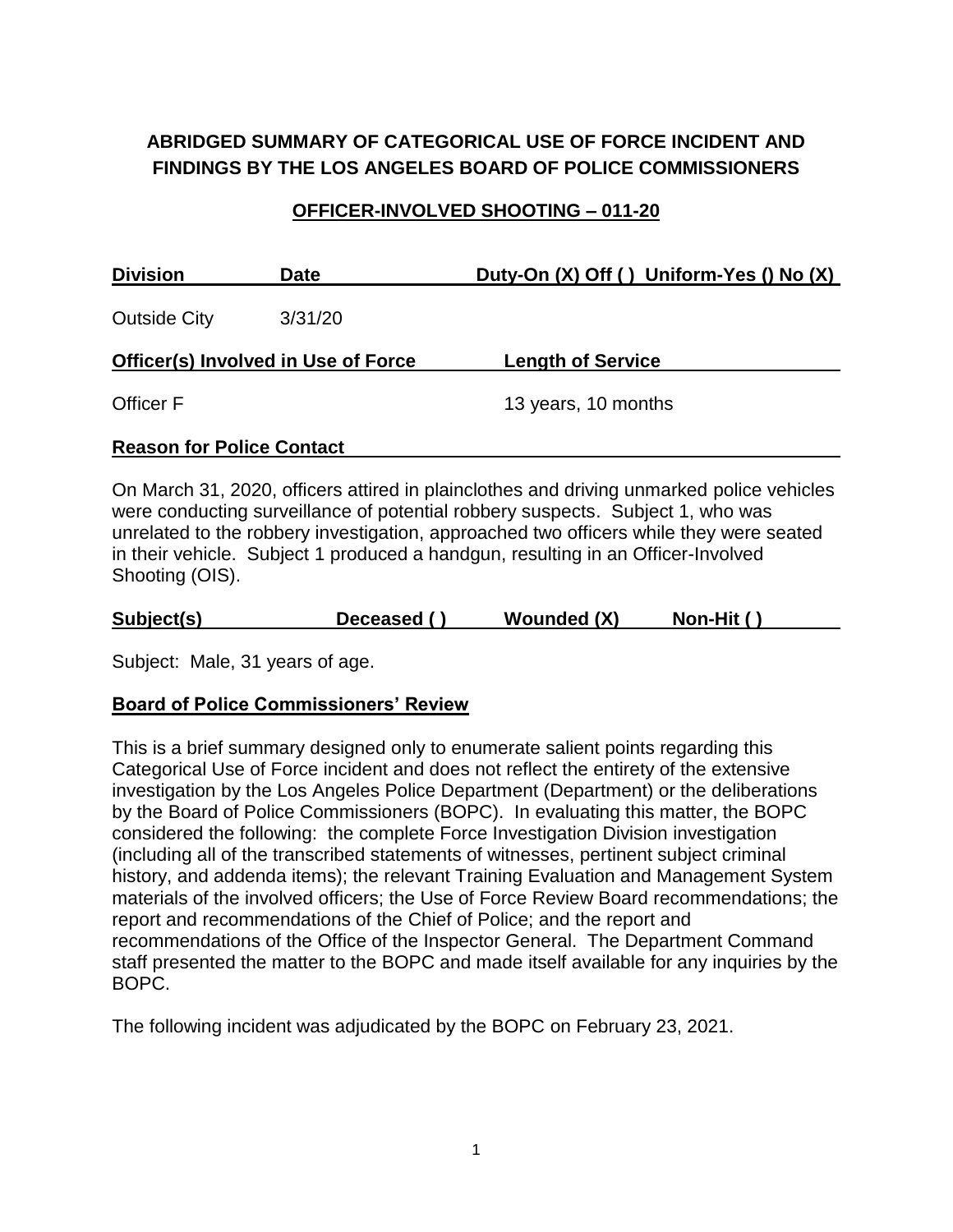#### **Incident Summary**

On March 30, 2020, Police Officers A and B were assigned to a specialized division, and one of their responsibilities was assisting divisional detectives with criminal investigations that occurred within Operations West Bureau.

Officer A received information from Wilshire Area Detective A, regarding an armed robbery that occurred at a convenience store in Wilshire Area on March 19, 2020. Per the related Investigative Report, the person reporting (PR) the robbery indicated that three suspects entered the store and attempted to take beer without paying. When the PR attempted to stop them, one suspect brandished a handgun, and another brandished a knife during the incident.

Detective A briefed Officer A on the robbery and requested his/her assistance in locating and identifying the three outstanding robbery suspects. Detective A provided Officer A with copies of the Investigative Report as well as the suspect's information; including photographs of the suspects and the suspect's vehicle. Per the Department of Motor Vehicles (DMV), the suspect's vehicle was registered to an individual outside the City of Los Angeles. This address was located within the Los Angeles Sheriff Department's (LASD) jurisdiction.

Officer A agreed to assist Detective A and assumed investigative responsibility for the surveillance aspect of the investigation.

On March 30, 2020, Officer B completed an Operations Plan in preparation for the surveillance operation. The Operations Plan contained pertinent information including but not limited to; the location of the activity and type of crime, radio frequency, suspect information, suspect vehicle information, personnel assigned to the operation and a brief summary, including a description of what information led to the operation.

In addition, Officer B included a description of the handgun used during the crime, photographs of the robbery suspects, and their vehicle. Officer B also provided a Google map of the location and surrounding area, as well as a copy of the Office of the Chief of Police, Special Order No. 4, Policy on the Use of Force-Revised, dated February 5, 2020.

Per the Operations Plan, the goal of the operation was to locate and follow the suspect's vehicle and attempt to identify the robbery suspects. During the course of their surveillance, if the robbery suspects were identified, uniformed officers would detain and apprehend them.

Upon completion of the Operations Plan, it was reviewed and approved by Sergeant A. According to Sergeant A, he/she ensured all of the required notifications were made and he/she emailed the Operations Plan to Lieutenant A for approval.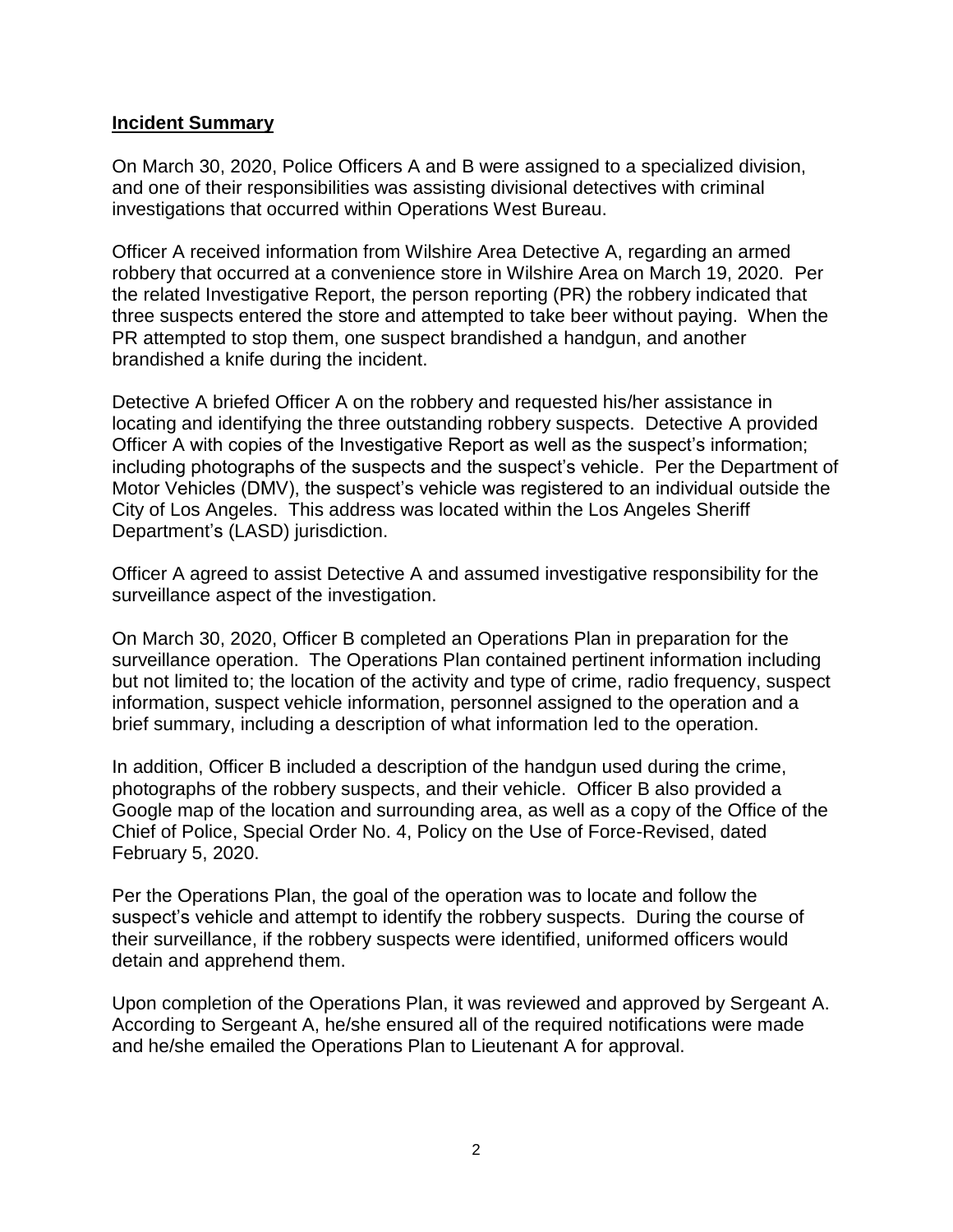On March 30, 2020, the first day of surveillance commenced, the suspects were not located or identified, so the operation resumed on March 31, 2020.

On March 31, 2020, Officer A received a phone call from Officer B, requesting that he/she update the Operations Plan. According to Officer A, he/she updated the date and time on the Operations Plan and ensured that the required notifications were made. During the notification process, Officer C notified LASD Norwalk Station of the operation.

On March 31, 2020, Officers A and B conducted a briefing with personnel for the aforementioned operation. According to Officer B, he/she provided the officers with a synopsis of the crime and discussed their roles and assignments. Officer B advised the officers that their goal was to locate the suspect's vehicle and attempt to identify the suspects involved in the robbery.

According to Sergeant A, he/she ensured that all of the officers had their required equipment and knew what their roles were as far as what their attire and their gear should be for their assignments. Sergeant A added that they were all operating in a UC (undercover) capacity, because there was a chance that they would have to interact with people and get out on foot.

At the conclusion of the briefing, the following personnel responded to the area. They communicated with one another via City-Wide tactical frequency, which was also assigned a Radio Telephone Operator (RTO).

The following personnel were attired in plainclothes, driving unmarked police vehicles:

Sergeant A, along with Officers A, B, C, D, E, F, G, H, and I. According to Officers H and I, they were not present for the briefing on March 31, 2020. Prior to responding to the scene, Officer I spoke with Officer A telephonically and was briefed on their assignment. According to Officer I, they received the same assignment as the day prior; designated point officers.

Officer H believed that Officer A made all of the required notifications. The investigation determined that Officer C assisted Officer A during the notification process.

Officers J and K were in full uniform, driving an unmarked dual-purpose police vehicle. Officer J placed the above personnel Code Six at the location via his/her Mobile Data Computer (MDC). The location was a single-family dwelling, located mid-block on the east side of the street. The surrounding area was residential, consisting of primarily single-family dwellings.

Upon their arrival, Officers H and I drove by the location. As they did so, they observed the suspect's vehicle parked on the street, just north of the residence. According to Officer I, he/she parked the police vehicle on the street, along the east curb, directly in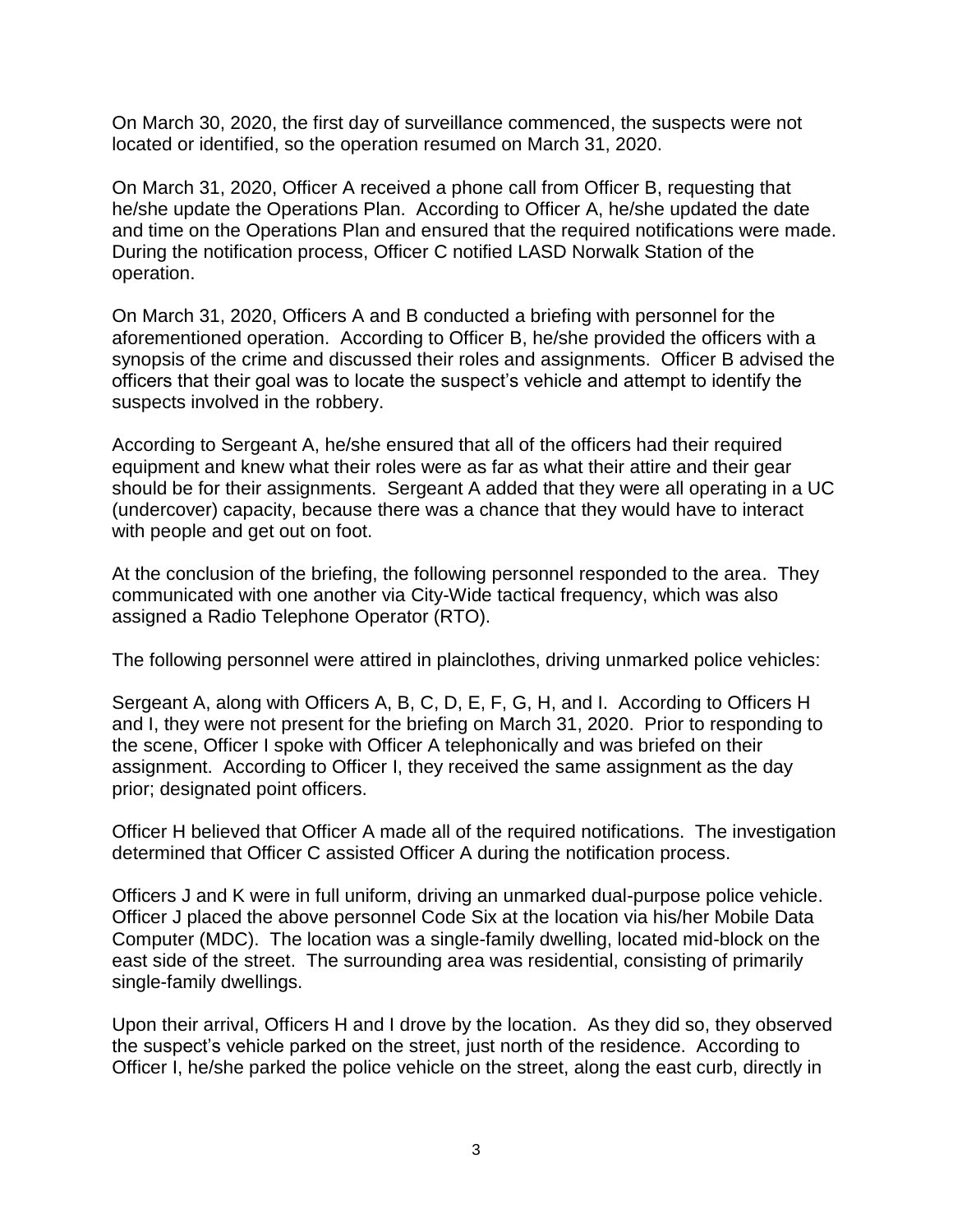front of the residence and surveilled the location from within their vehicle. Officer I assumed the role of communications officer.

According to Officer I, once their position was set, he/she communicated with the other officers and ensured they were in position. Officer I broadcast pertinent information to the rest of the team, including a description of the property as well as vehicles that were parked at the location.

The operation began as a static surveillance, as officers surveilled the location from within their parked police vehicles. Officers H and I were responsible for monitoring any activity occurring at the residence. Additional personnel were positioned throughout the area at strategic locations.

Officer I periodically updated the personnel on activity occurring at the location. In addition, Officer I utilized his/her cellular phone to take photographs of individuals that appeared to be associated with the location and forwarded them to the other personnel via his/her mobile device.

During the operation, Officer I observed two male suspects, Subjects 1 and 2, cross the street directly in front of their vehicle. Subjects 1 and 2 began walking south on the east sidewalk. According to Officer I, Subject 1 was carrying a large gym/duffle bag slung over his shoulder.

Officer H noted that Subjects 1 and 2 appeared to slow their pace as they approached their location and appeared to be looking inside of their vehicle. Although Subjects 1 and 2 did not stop at the target location, Officer I took a photograph of the pair. According to Officer I, since Subjects 1 and 2 did not stop at the target location, he/she did not initially advise the surveillance personnel of the officers' presence Subjects 1 and 2 continued walking south on the street and out of their view.

A short time later, Officer A observed Subjects 1 and 2 walking south on the sidewalk. Officer A also noted that Subject 1 was carrying a duffle bag. According to Officer A, Subjects 1 and 2 peered into his/her vehicle as they walked by. Officer A pretended to use his/her cellular phone to avoid being identified as a police officer. According to Officer A, Subject 1 bumped into the rear portion of his/her vehicle as he walked by. Officer A believed Subject 1 did so intentionally. According to Officer A, Subject 1 looked at him/her through his/her side view mirror. Subjects 1 and 2 continued walking south, occasionally looking back in Officer A's direction, until they were out of his/her view. According to Officer A, he/she did not advise the team about Subjects 1 and 2's actions, because they were walking away from the location. Since there were not officers positioned south of Officer A, he/she no longer perceived them as a threat. Approximately an hour later, Officer A observed Subjects 1 and Subject 2 walking north on the sidewalk, in his/her direction. According to Officer A, Subject 1 was still carrying the duffle bag over his left shoulder. The strap of the duffle bag crossed over Subject 1's chest area and the storage compartment/bag was on the right side of his body. According to Officer A, Subject 1's right hand was resting on top of the bag.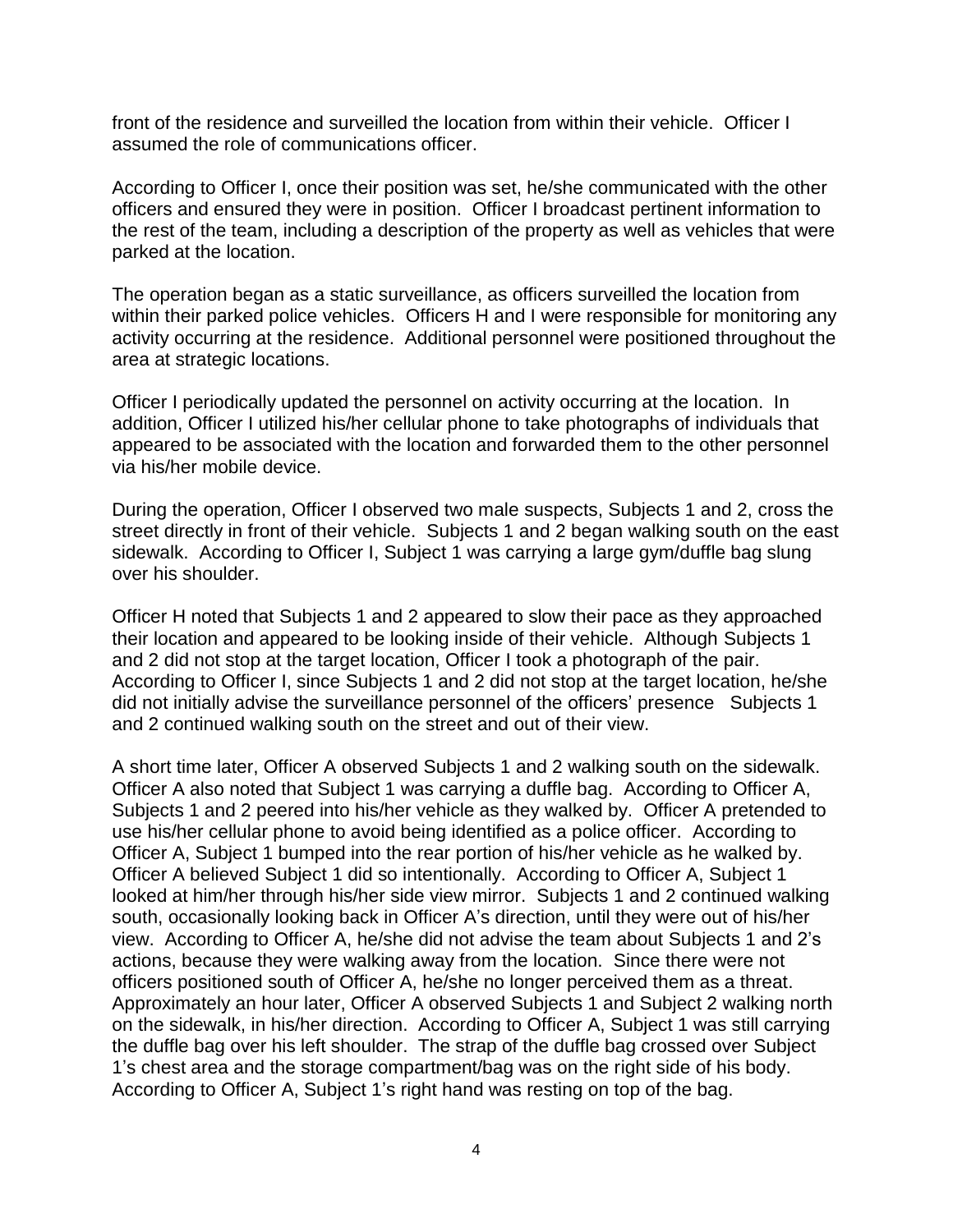According to Officer A, as he/she was seated in his/her vehicle, he/she had a compact pistol holstered and concealed in his/her front waistband area. Officer A had a second, full-size pistol holstered and tucked in between the driver's seat and the center console area. Officer A retrieved the full-size pistol and placed it, still holstered, underneath his/her left leg, with the muzzle facing the driver's door. According to Officer A, his/her mindset was that Subject 1 appeared to be a gang member and he/she wanted to be prepared to act if confronted.

According to Officer A, once again, Subject 1 looked into his/her vehicle as he walked by. Officer A glanced up at Subject 1, then continued to pretend as if he/she were using his/her cellular phone to avoid detection. Subjects 1 and 2 continued walking north.

Officer A broadcast to Officers H and I that there were two males walking northbound towards them on the same side of the street, provided a description and advised that they were looking into cars.

Officers H and I observed Subject's 1 and Subject 2 walking north. Subject 1 was on the east sidewalk and Subject 2 was in the middle of the street. Officers H and I noted that Subjects 1 and 2 were looking up and down the street constantly. According to Officer H, both Subjects were looking up and down the street constantly and appeared to be looking for the police.

According to Officer I, based on his/her prior experience working gang assignments, it is common for the individual walking in the street to be acting as the lookout, while the person on the sidewalk is armed, acting as security. According to Officer I, based on the action of both Subjects, peering into cars and walking by, it heightened his/her awareness of their actions.

As Subjects 1 and 2 approached the rear of Officers H and I's vehicle, Subject 1 whistled to an unidentified male who was on the west side of the street. According to Officer I, Subjects 1 and 2 walked in a westerly direction across the street and engaged in a brief conversation with the unidentified male. The officers then continued walking north; Subject 1 on the west sidewalk and Subject 2 along the west side of the street.

Shortly thereafter, Officer I observed Subject 1 reach into the duffle bag and retrieve an object resembling a pistol. According to Officer I, Subject 1 reached into the bag, but this action did not expose the gun very much. Subject 1 removed the gun and rested it on top, and Officer I could see Subject 1's hand was wrapped around the gun, and his finger was down the slide. Officer I was able to see the top of a gun.

Officer H observed Subject 1 holding a black object, which he/she believed to be a firearm. According to Officer H, Subject 1 had a blue duffle bag slung around his shoulder, and Officer I could see the way Subject 1 was holding a black object up against the dark blue duffle bag. It appeared to be a firearm, and Officer H I believed it to be a firearm based on the light part of the Subject's hands on the black object.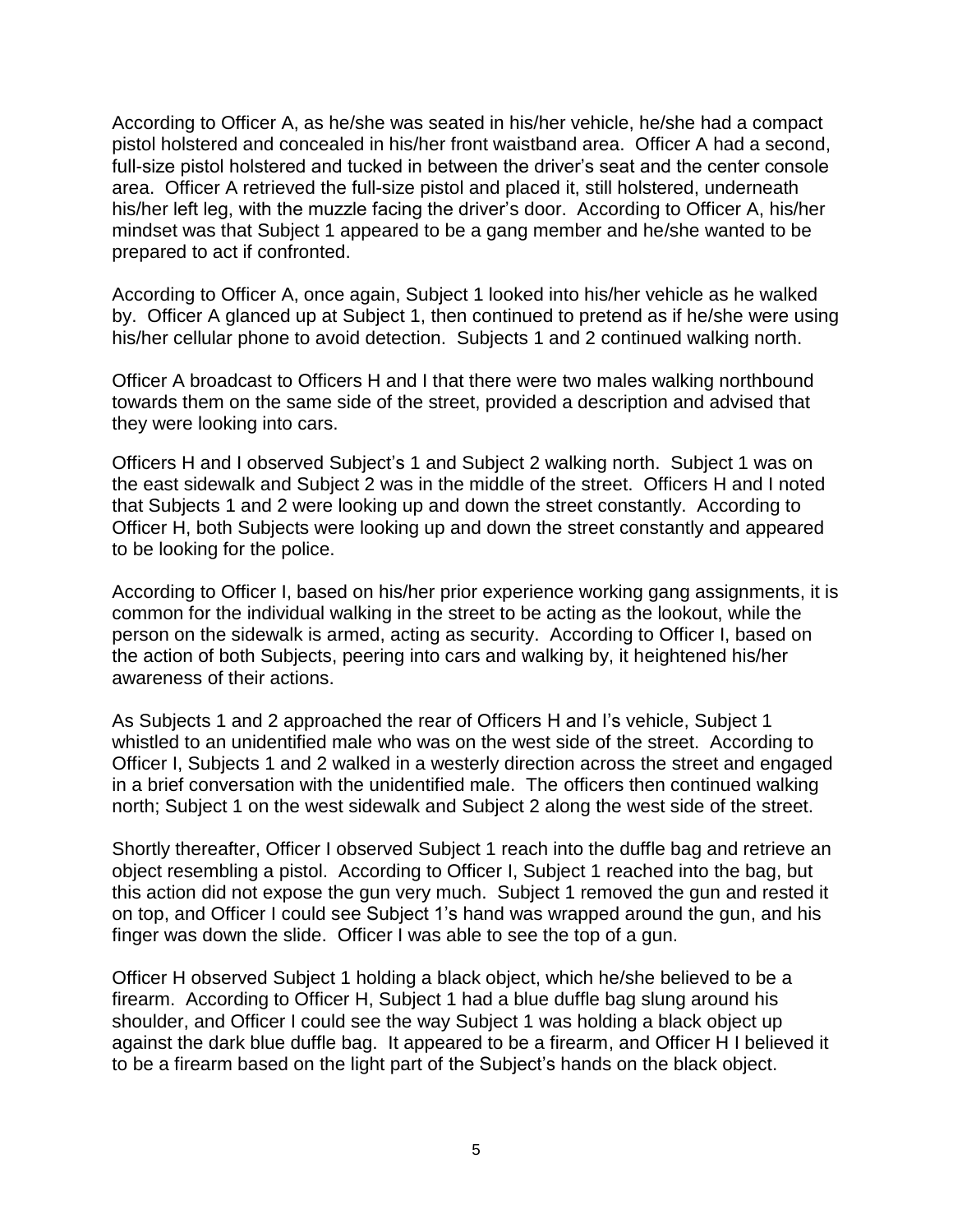Officer H said Subject 1 was holding the firearm as if he was laying it down on a table. Officer H added that Subject 1 had his pointer finger along the slide and was holding the grip of the gun, resting it on top of the duffle bag. According to Officer H, he/she communicated his/her observations to Officer I.

Officer I communicated these observations with the team by broadcasting that Subjects 1 and 2 had passed them. Officer I cautioned any officer north to be cautious and provided a description, stating that he/she was about 80-percent sure that Subject 1 had a pistol in his hand and was constantly looking around while keeping his hand near the bag.

According to Officer F, Officer I broadcast that Subject 1 was holding the handgun in his right hand. A review the radio frequency determined that Officer I did not specify which hand the gun was in.

Officer A then made a broadcast advising that Subject 1 had bumped into his/her vehicle earlier. Officer I replied that the Subjects had checked them out about an hour ago when they came down. Officer A stated that the Subjects had checked out the officers' vehicle but could not see inside. Officer A advised that Subject 1 definitely obtained the pistol out of the bag.

After broadcasting the aforementioned information, Officer I took an additional photograph of Subjects 1 and 2 with his/her cellular phone.

Officers J and K heard the broadcasts initiated by Officers A and I. According to Officer J, he/she and his/her partner recognized that they possibly had an armed suspect within their perimeter. Prior to this incident and during all incidents, Officer J knew he/she had to make it very clear that they did not want to have uniformed chase officers to start rolling into something like that unless specifically directed to do so. Officer J stated that it is the case agent's call or the supervisor's call to bring uniformed officers in. Officers J and K remained in place, awaiting direction from Sergeant A and/or Officer A.

Officers F and G were at their designated position. Officer G was seated in the driver's seat and Officer F was sitting in the front passenger seat. They also heard the broadcasts initiated by Officers A and I and were aware that Subjects 1 and 2 were walking in their direction.

According to Officer G, he/she put on his/her glasses and looked toward the south. At that time, Officer G observed Subjects 1 and 2 walking north; Subject 1 on the sidewalk and Subject 2 in the street. According to Officer F, he/she raised up in his/her seat and also observed Subjects 1 and 2 approaching. Both officers communicated their observations with one another.

Officer F estimated that approximately 10-15 seconds elapsed, from the moment Officer I broadcast the information about the handgun, until he/she observed Subjects 1 and 2 walking in their direction.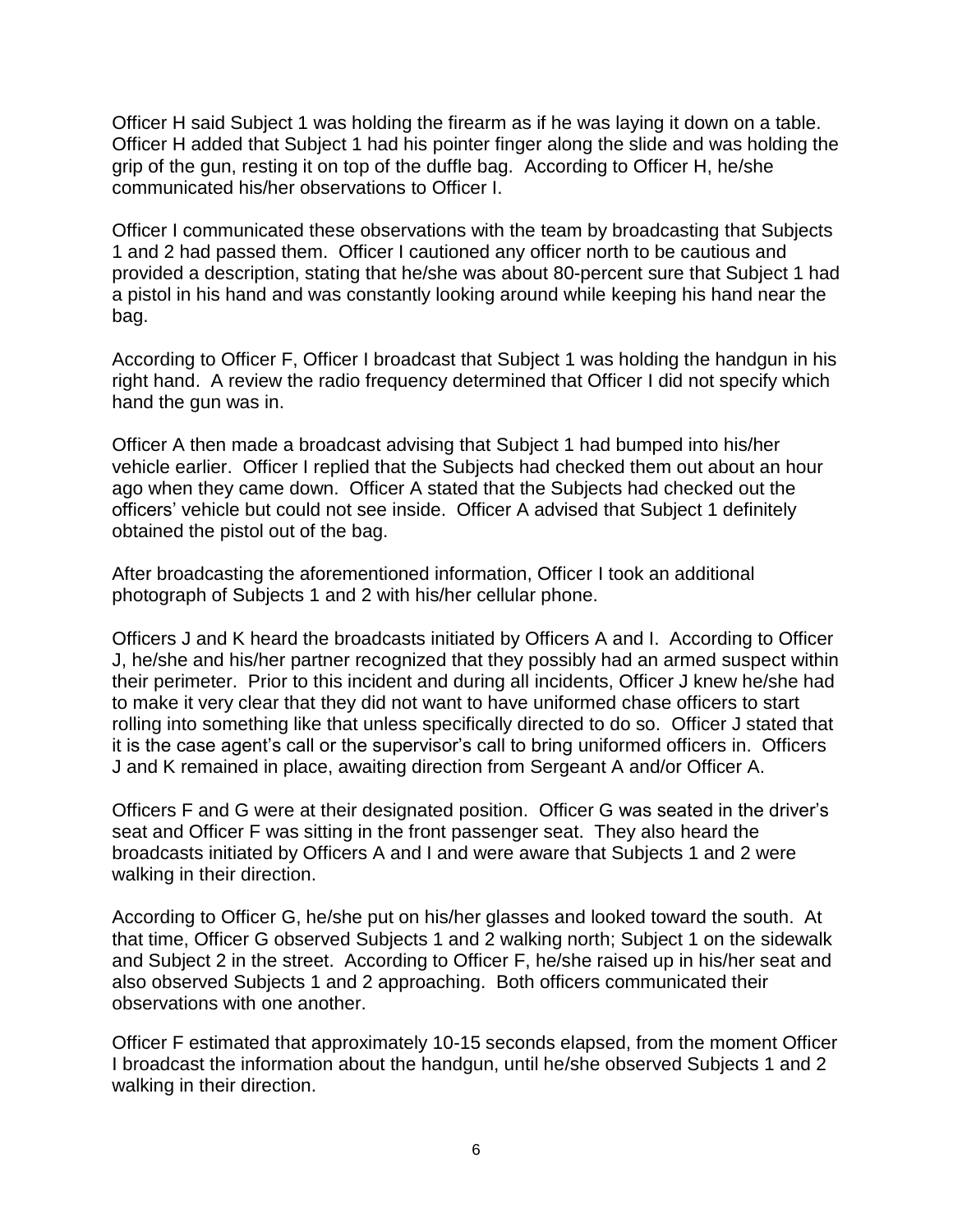According to Officer F, after hearing the broadcast about the handgun, he/she considered donning his/her tactical vest; however, believed he/she did not have enough time to exit his/her vehicle and retrieve his/her vest from the truck without being exposed to and detected by the Subjects.

According to Officer G, he/she did not consider donning his/her ballistic vest because he/she did not intend to engage in any enforcement activity with Subject 1. Instead, his/her intentions were to conceal him/herself inside of the vehicle to avoid detection. In addition, Officer G believed that if he/she started moving within the vehicle, in order to don his/her ballistic vest, the movement could have been detected by Subject 1 and potentially compromise their investigation.

Officer G broadcast to the team that he/she had a visual of Subjects 1 and 2. Officer G asked if the male with the white shirt (Subject 1) was holding the bag. Officer I replied with a description of Subject 1 and advised that he/she would send a photograph of the Subjects. Officer G advised the team that Subjects 1 and 2 were still walking north. Officer F noted that Subject 2 was holding a beverage in his right hand. Officer I sent the second photograph of Subjects 1 and 2 to the team via his/her cellphone.

According to Officer G, as Subjects 1 and 2 neared their location, he/she noted that Subject 1 was carrying a gym bag over his left shoulder, with the storage compartment against his right hip. According to Officer G, Subjects 1 and 2 repeatedly looked over their shoulders and appeared to be nervous.

As Subject 1 and 2 walked north, Subject 1 was on the east sidewalk and Subject 2 in the roadway, along the east side of the street. Officer G broadcast to the team, advising that Subjects 1 and 2 continued walking north. According to Officer G, he/she also broadcast that Subjects 1 and 2 crossed over to the east side of the street. A review of radio frequency determined that a portion of his/her broadcast was unintelligible and did not capture that additional information.

According to Officer G, due to a combination of Subjects 1 and 2's actions, combined with the information provided by Officer I, indicating that Subject 1 was armed with a gun, Officer G believed the situation could escalate to one involving the use of deadly force. Therefore, Officer G unholstered his/her pistol with his/her right hand and placed it onto his/her lap/right leg while still seated in his/her vehicle. According to Officer G, as he/she did so, his/her index finger was along the frame of his/her pistol, and the muzzle was facing in a southeasterly direction; toward the steering wheel. Officer G reclined the driver's seat as far as he/she could, in an attempt to prevent Subjects 1 and 2 from seeing him/her in the vehicle. As Subjects 1 and 2 neared the officers' location, Officer G ducked his/his head down and briefly lost sight of Subjects 1 and 2. According to Officer G, his/her hopes were that they would continue walking north and would not see them.

As Subjects 1 and 2 continued walking north, they were slightly offset. Subject 2 walked a few yards ahead (north) of Subject 1. According to Officer F, Subject 2 looked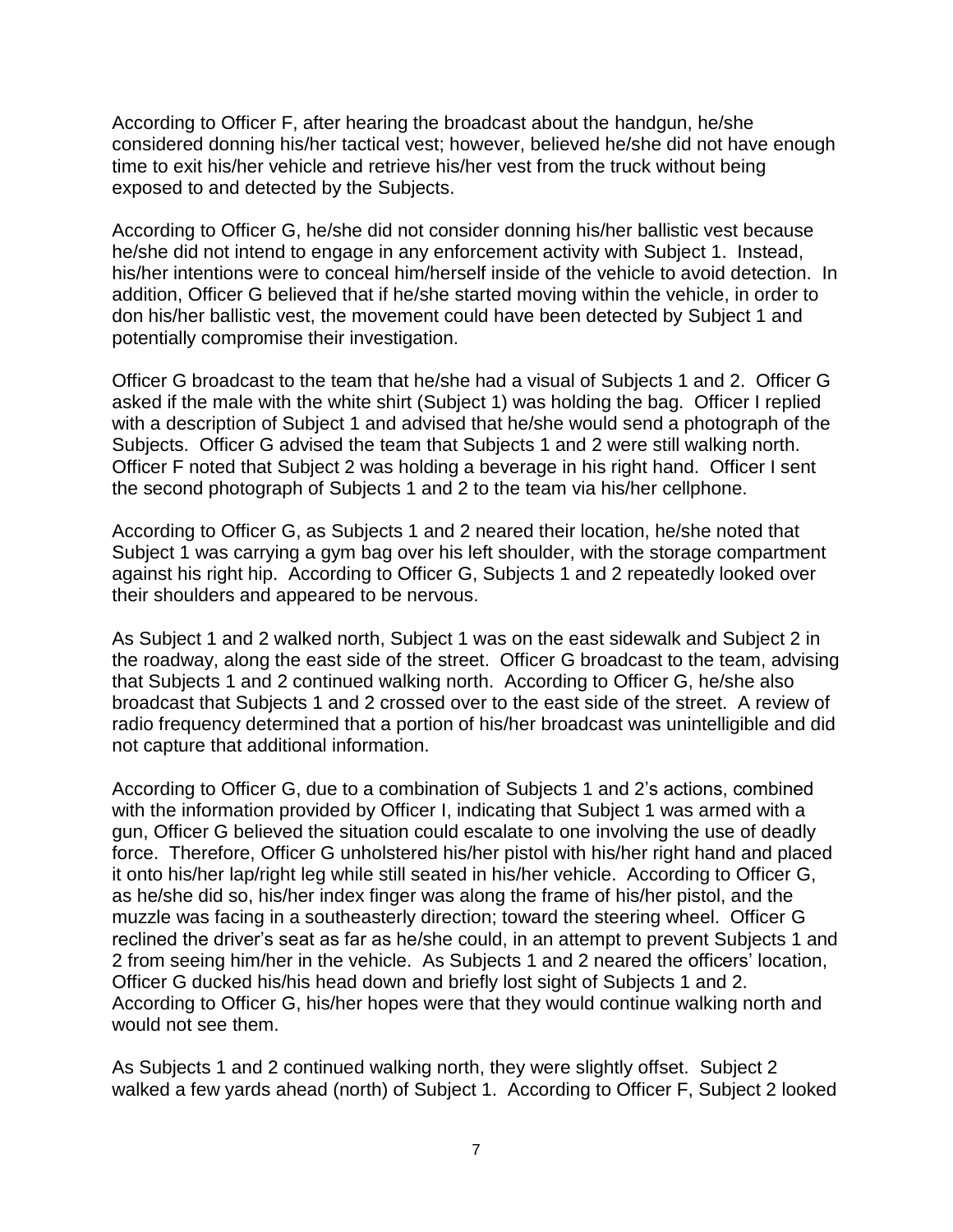forward as he walked, and his body appeared to be rigid and stiff. In contrast, Officer F noted that Subject 1 appeared to be very nervous. As he walked, Subject 1 was looking around and over both shoulders. Officer F observed Subject 2's lips moving and opined that he and Subject 1 were communicating with one another. However, the officers' windows were rolled up, and Officer F was unable to hear any conversation between Subjects 1 and 2.

According to Officer F, he/she advised his/her partner to watch Subject 1, because he (Subject 1) was sweating a lot. Officer F reclined his/her seat halfway and slouched back in his/her seat, in an effort to conceal him/herself. According to Officer F, Officer G broadcast to the team that Subject 1 was nervous and was looking around. This was not captured on the radio frequency.

Subjects 1 and 2 passed Officers G and F's location, causing the officers to believe their presence was not detected. According to Officer G, as Subjects 1 and 2 walked past them, he/she continued to hold his/her pistol on his/her lap, with the muzzle pointed toward the steering wheel, in a southeasterly direction.

According to Officer F, he/she intended on either having the uniformed chase conduct an investigative stop or making a request for the Sheriff's deputies to initiate a stop. Officer G looked over his/her left shoulder and out of the driver's side rear passenger window. As Officer G did so, he/she observed Subject 1 look over his left shoulder in their direction and begin squinting his eyes, as if he were trying to get a better look at something.

As captured by security video, Subject 2 continued walking in a northerly direction, while Subject 1 abruptly stopped, turned around, and began walking south on the sidewalk.

As captured on security video, Subject 1 then walked down a driveway and began walking in a southwesterly direction toward Officers F and G, who were still seated in their vehicle. Subject 1's duffle bag was slung over his left shoulder, with the storage compartment near the right side of his body/abdomen area. Subject 1's left arm was along his side, while his right arm was bent and appeared to be resting on top of the duffle bag.

According to Officer F, as Subject 1 stepped into the street, he reached into the side pocket of his duffle bag with his right hand. Officer F observed Subject 1 making furtive movements, as if he were going to retrieve an item from the bag. Based on the previous information provided by Officer I, Officer F believed Subject 1 was reaching for a firearm.

As Subject 1 approached Officer G, he/she observed a bulge in Subject 1's front waistband area. According to Officer G, he/she advised Officer F that Subject 1 was approaching them. Officer F then indicated that they had been compromised. According to Officer F, he/she directed his/her partner to request the chase unit. According to Officer G, as Subject 1 neared the middle of the street, he/she broadcast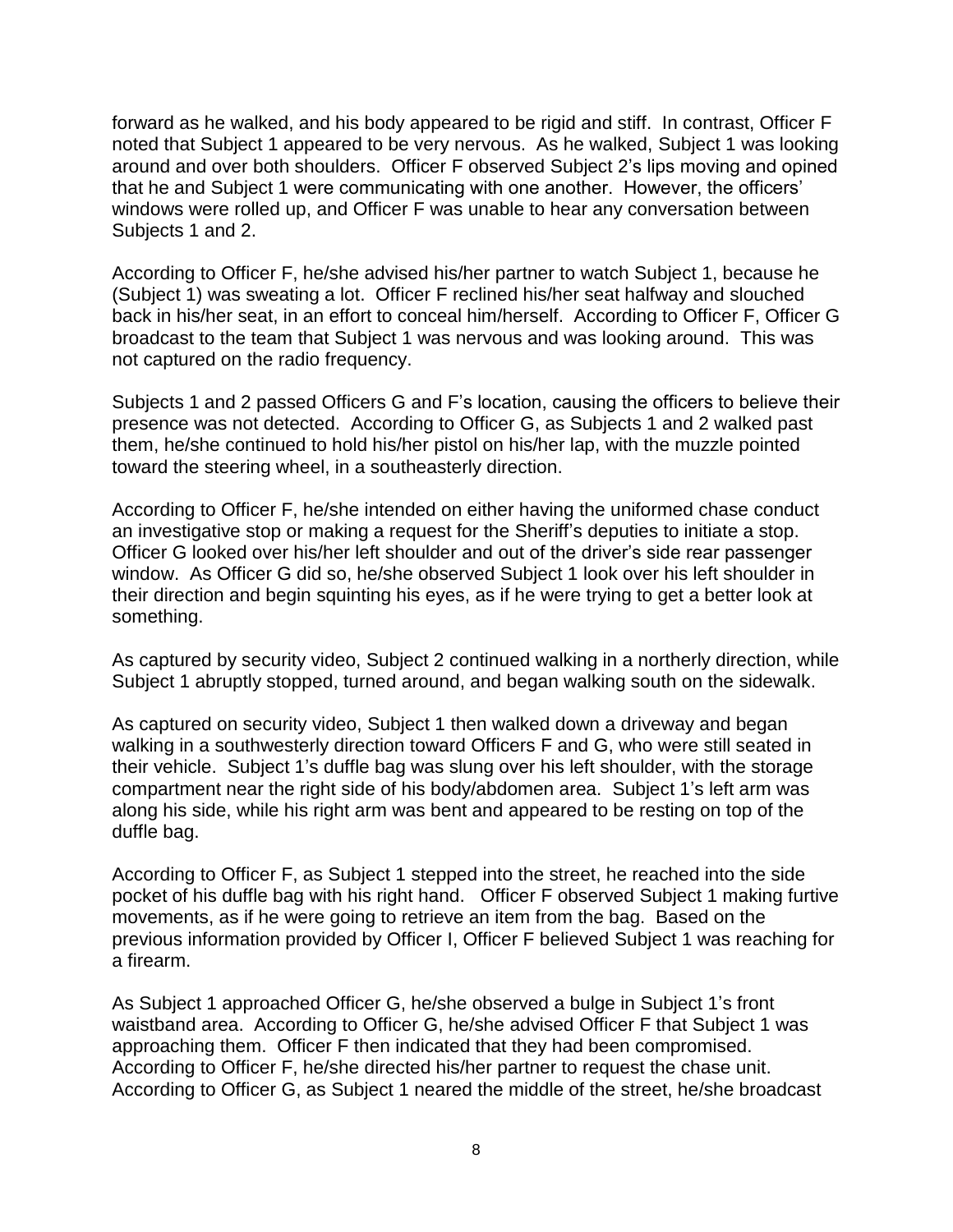to the team that he believed Subject 1 had identified them as police officers and that they had been compromised. Officer F heard Officer G make the aforementioned broadcast; although, it was not captured on the radio frequency.

As Subject 1 neared their location, Officer F leaned back in his/her seat and observed Subject 1 remove a blue steel handgun from the duffle bag with his right hand. According to Officer F, Subject 1's elbow was tilted up, and Officer F could see the serrated edges of the slide. Officer F then observed Subject 1 holding the butt of the handgun and informed his/her partner that Subject 1 was armed with a gun. According to Officer G, as Subject 1 approached them, he lifted up his shirt exposing his abdomen. At that time, Officer G observed what he/she believed to be a black semi-automatic handgun in Subject 1's waistband area. A review of security video determined that Subject 1 did not lift his shirt as he walked toward Officers F and G.

A photograph was captured from a security camera, which depicted Subject 1 holding a dark object in his right hand, as he approached Officers F and G.

While seated in the vehicle, Officer F grabbed the left side of his/her T-shirt, using his/her right hand and uncovered his/her pistol. Officer F believed his/her life and the life of Officer G were in eminent danger, so he/she unholstered his/her pistol with his/her left hand and held it in a close contact position, with his/her index finger along the slide. Officer F opened the passenger side door with his/her right hand and exited the vehicle. According to Officer F, he/she knew that Subject 1 was closing the distance. Officer F knew he/she had to exit the vehicle and get out of the "kill zone."

According to Officer G, by the time he/she realized Subject 1 was coming toward them, he had already stepped off of the curb and onto the street. Officer G indicated there was not enough time for him/her to drive away from the location.

Upon exiting the vehicle, Officer F squatted down and moved toward the rear bumper of their vehicle. As he/she did so, Officer F held his/her pistol in his/her left hand, in a close contact position and used his/her right hand to brace him/herself against their vehicle, as a third point of contact. Officer F peeked over his/her vehicle and observed Subject 1 nearing the middle of the street. According to Officer F, Officer G was still seated in the vehicle.

According to Officer F, in order to provide cover for Officer G, he/she moved forward and positioned him/herself near the driver's side rear bumper of their vehicle. However, a review of security video determined that Officer F remained behind the right rear portion of the vehicle.

According to Officer G, he/she felt that based on his/her positioning, being inside the vehicle with the windows rolled up and his/her seat reclined, in addition to not having his/her vest and believing that Subject 1 was armed, that Subject 1 was going to possibly rob and/or shoot him/her. Therefore, Officer G decided to exit the vehicle.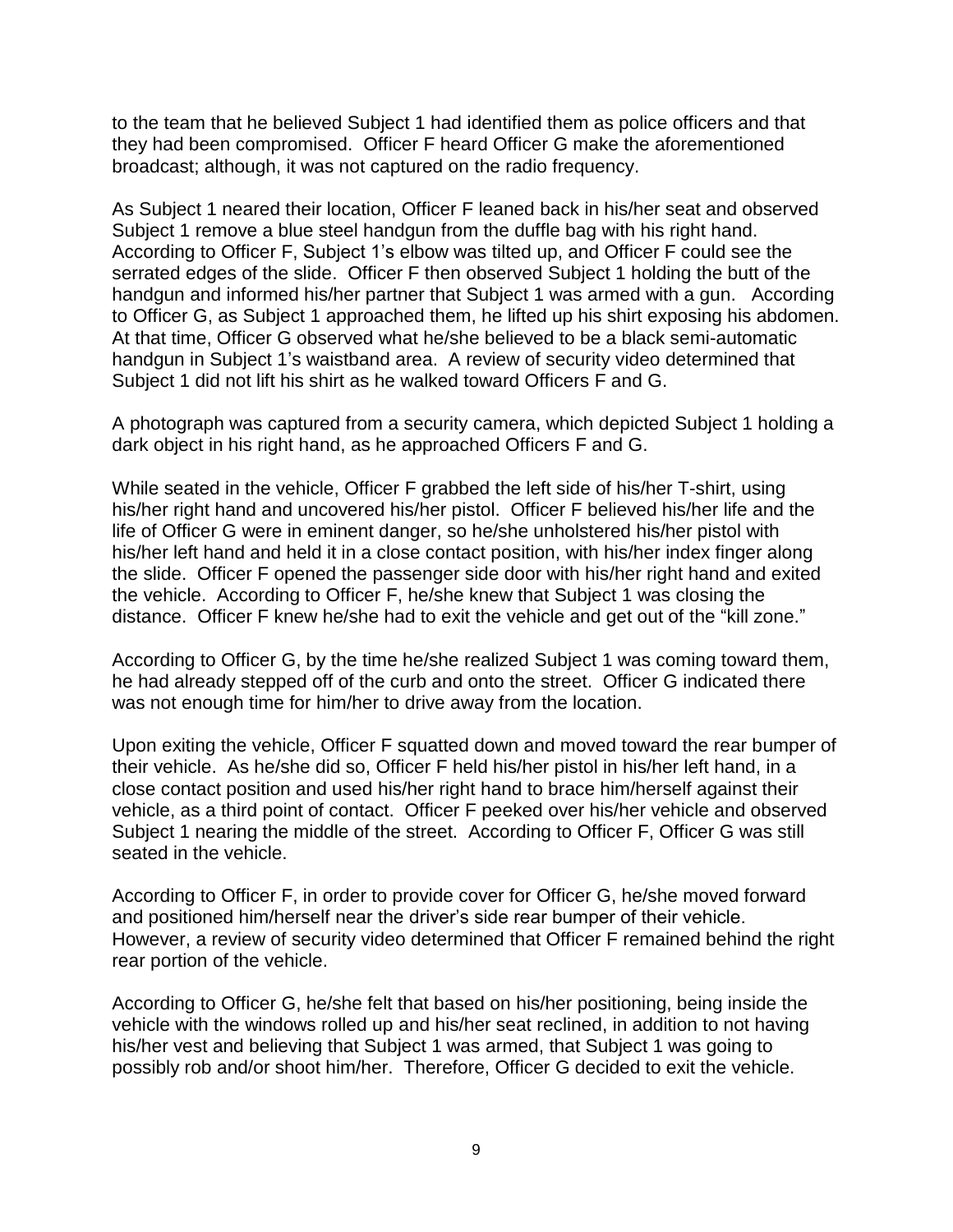Officer G opened the driver's side door with his/her left hand, while holding his/her pistol in his/her right hand. As he/she prepared to exit the vehicle, Officer G observed Officer F exit the passenger side of their vehicle. As Officer G stepped out of the vehicle, he/she inadvertently dropped his/her police radio onto the ground.

According to Officer G, upon exiting, he/she said, "Police" while holding his/her pistol in his/her right hand, in a low-ready position. Officer G believed that his/her badge, that was affixed to the front left side of his/her belt, was visible to Subject 1. Officer G observed Subject 1's eyes get very wide and indicated that he appeared to be surprised.

Subsequent to the OIS, photographs were taken of Officer G in the attire he/she was wearing at the time of the incident. In the photographs, Officer G's badge was not visible when his/her shirt was untucked.

According to Officer G, Subject 1, using his right hand, grabbed the grip of the handgun and began pulling it out of his waistband area. However, a review of the security video determined that Subject 1 did not remove anything from his waistband.

According to Officer G, he/she was in fear for his/her life, and his/her partner's life, and felt that he/she was going to employ deadly force on Subject 1 to protect him/herself and his/her partner from the immediate threat of death or serious bodily injury because he/she believed that Subject 1 was going to shoot them. Officer G transitioned his/her pistol into a two-hand shooting position and pointed the muzzle toward Subject 1. According to Officer G, he/she disengaged the thumb safety, placed his/her finger on the trigger, removed the slack from the trigger and began focusing on his/her front sight; which was pointed toward Subject 1.

According to Officer F, Subject 1 appeared to be looking in Officer G's direction and slowly raised his handgun; pointing it toward Officer G. Officer F held his/her pistol in a low-ready shooting position, with his/her index finger along the slide and his/her thumb on the safety. Officer F yelled, "Stop! Police! Hands up!" Subject 1 did not comply with the commands, nor did he acknowledge Officer F or look in his/her direction. According to Officer F, Subject 1 ignored his/her commands.

According to Officer F, his/her badge was clipped to his/her left front pant pocket at the time of the incident and was visible, even with his/her shirt untucked. Subsequent to the OIS, photographs were taken of Officer F in the attire he/she was wearing at the time of the incident. In the photographs, Officer F's badge was clearly visible.

Officer F, believing Subject 1 was going to shoot and kill his/her partner, and potentially him/herself as well, pointed his/her pistol at Subject 1, disengaged the safety, and fired one round in an easterly direction from a distance of approximately 29 feet.

According to Officer F, at the time of the OIS, there were parked vehicles in Subject 1's background. Behind the parked vehicles were residences. Officer F did not observe any citizens in Subject 1's background at the time of the OIS.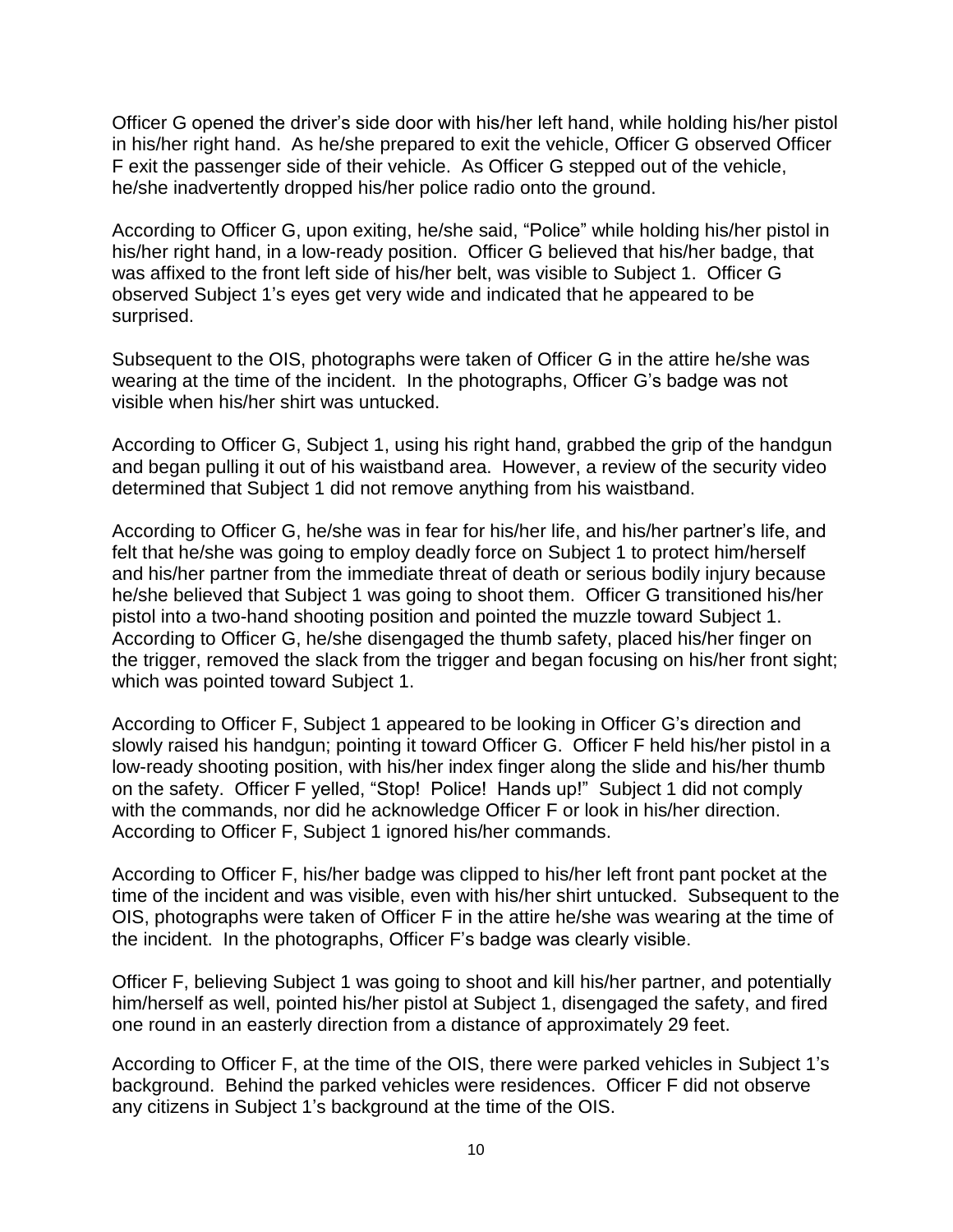As captured on security video, Subject 2 was approximately two properties north of Subject 1 when the OIS occurred. Following the OIS, Subject 2 looked in a southerly direction, stopped briefly, then continued walking in a northerly direction.

Officer G heard one gunshot, coming from his/her left side, and opined that Officer F had fired his/her pistol. Officer G lowered his/her pistol into a low-ready position and assessed the situation to determine if Subject 1 was injured as a result of the OIS and what Subject 1's subsequent actions were.

As captured on security video, Subject 1 abruptly stopped as he neared the middle of the street. Subject 1 then turned toward his right and side stepped toward the east curb, while looking in Officers F and G's direction. A security camera depicted Subject 1 holding a dark object in his right hand as he moved toward the curb.

Subject 1 then turned away from the officers and ran toward the east side of the street. Subject 1 fell facedown onto the parkway, just east of a vehicle.

Officer G believed that Subject 1 turned toward his left following the OIS. A review of the security video determined that Subject 1 turned toward his right.

As captured on security video, when Subject 1 fell, his head was facing in a southerly direction and his feet were facing toward the north. Subject 1 appeared to be making a kicking motion with both of his feet.

According to Officer G, Officer F stated, "Partner, he's got a gun." Officer G wanted to broadcast a help call; however, was unable to locate his/her radio on the ground. Officer G was unable to see Subject 1 from his/her position, but believed he was hiding somewhere behind the rear wheel well of the vehicle. Officer G, cognizant that Officer F's was positioned to his/her left (north), decided to remain in his/her current position to avoid a potential crossfire situation.

Officer G looked toward the north and observed Subject 2 walking briskly in a northerly direction and determined that he was no longer a threat. Officer G, still concerned about broadcasting the information to the team, continued looking for his/her radio. Officer G was unable to locate the radio, so Officer G then made the decision to stop looking for it and focus solely on Subject 1.

According to Officer F, Subject 1 lifted his head off of the grass and began yelling at him, stating, "You [expletive] shot me. It was a cell phone. You guys [expletive] up." Officer F ordered Subject 1 to put his face onto the ground and directed him not to move. According to Officer F, Subject 1 continued looking in his/her direction and he/she was unable to see Subject 1's hands from his/her position. Therefore, Officer F redeployed toward the front passenger side bumper of the police vehicle. According to Officer F, he/she transitioned his/her pistol into a close contact position and retrieved his/her radio with his/her right hand.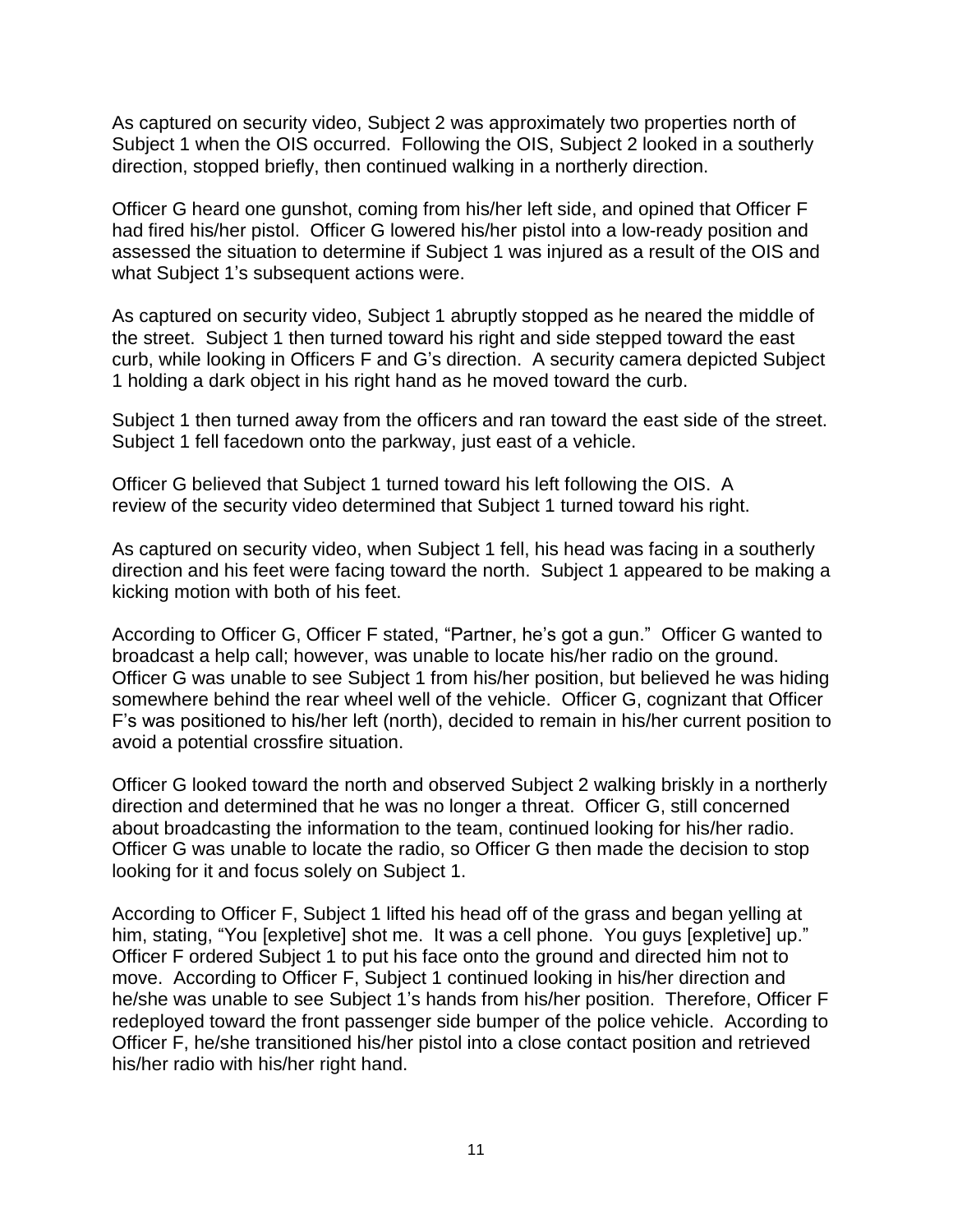Officer F broadcast a help call, advising that shots had been fired. Officer F advised the responding officers to drive north from the target location.

The investigation determined that approximately three minutes and 40 seconds elapsed from Officer I's first broadcast about Subject 1 potentially being armed with a gun to the help call.

Due to the fact that the security video that captured the OIS did not contain audio, coupled with the inaccurate timestamps on the security video, investigators were unable to determine the exact time of the OIS.

Additional officers heard the help call and began driving toward the OIS scene. Officer K activated their emergency lights and siren during their response.

According to Officer J, he/she did not don his/her seatbelt due to the officers' close proximity to the location and anticipation that he/she may have to exit the vehicle quickly to apprehend the fleeing Subject.

According to Officer K, he/she made a tactical decision not to don his/her seatbelt; as he/she was focused on driving in an area that was unfamiliar to him/her.

Communications Division (CD) acknowledged the help call and requested that the officers repeat the location. Sergeant A advised CD of the location and requested that CD notify the LASD.

Officer F knew Subject 1 was behind the truck; however, was unable to see him from a standing position. Therefore, Officer F laid down in a prone position on the parkway near the front bumper of his/her vehicle, enabling him/her to see Subject 1 underneath the truck. Officer F was able to see the bottom half of Subject 1's torso, as well as his legs and feet. From the prone position, Officer F pointed his/her pistol in Subject 1's direction.

The security video captured Subject 1 continuously moving on the ground, just east of the vehicle. Subject 1 then repositioned his body, moving his head toward the west and his feet toward the east. Subject 1 appeared to look around the front bumper of the truck in the officers' direction, then crawled in a southerly direction, concealing himself behind the front passenger side wheel well of the vehicle.

As captured by security video, Officer G, walked backward in a northerly direction. As Officer G did so, he/she held his/her pistol in a two-hand shooting position, with the muzzle pointed toward Subject 1. As Officer G was redeploying, Subject 1 repositioned his body once again. While remaining on his stomach, Subject 1 moved his body in a northerly direction, exposing his head and a portion of his upper body to Officer G. Subject 1's lower body was still concealed by the vehicle. Officer G had no recollection of redeploying to the north.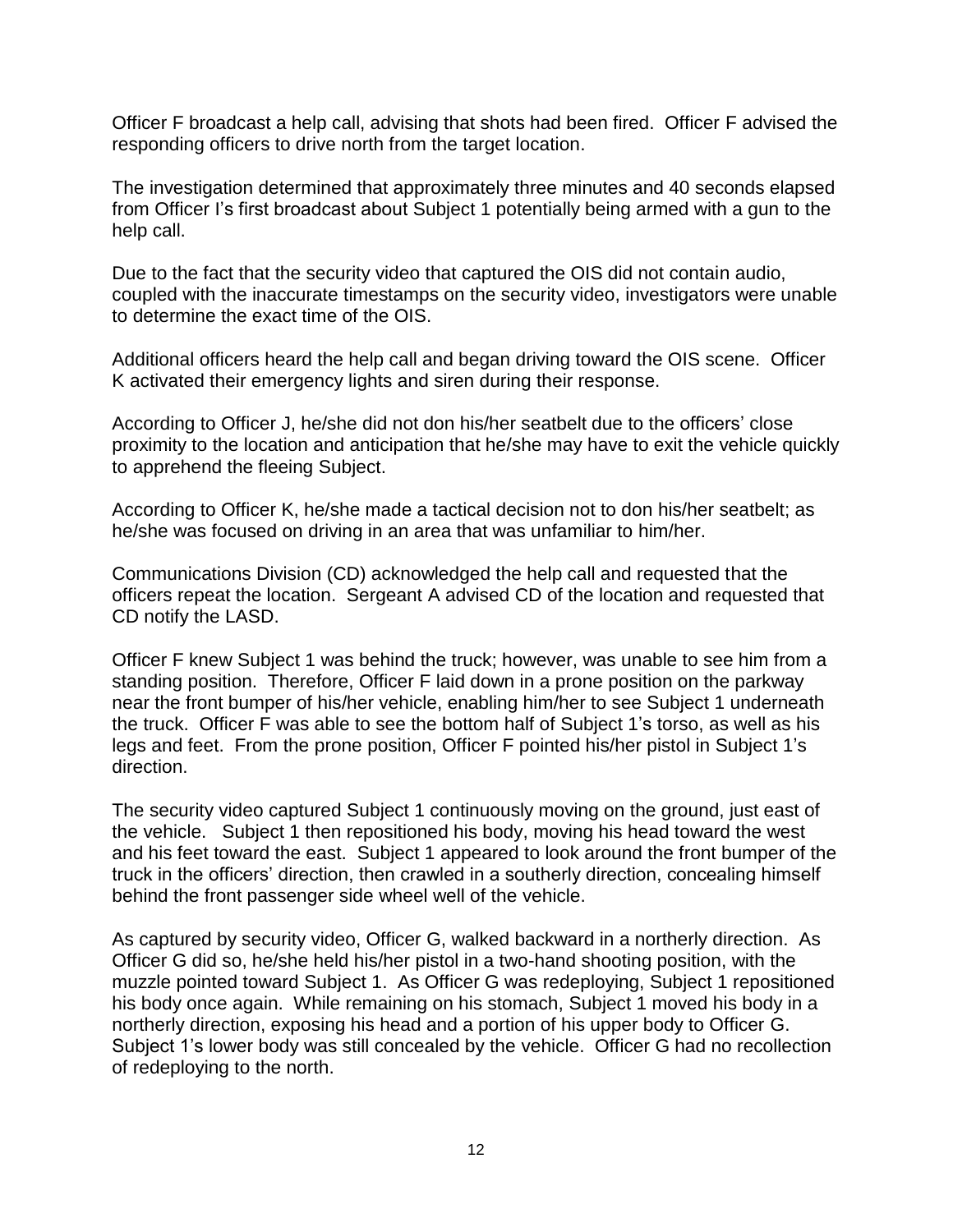According to Officer G, he/she observed Subject 1's face and ordered him, "Let me see your hands." Subject 1 complied, placing both of his hands onto the ground, in front of his body. According to Officer G, he/she could see both of Subject 1's hands and determined that he was no longer holding the handgun. Officer G ordered Subject 1 not to move.

While waiting for additional resources to arrive at scene, Officer G transitioned into a one-handed shooting position, holding his/her pistol in his/her right hand and unclipped his/her badge from his/her left hip area with his/her left hand. Officer G held up the badge, allowing Subject 1 to view it. According to Officer G, Subject 1 responded by stating, "Okay. Don't shoot. You got me." Officer G continued giving commands to Subject 1, ordering him to stop looking at him/her, to place his forehead onto the ground and to not reach for anything. Subject 1 did not comply with the commands; instead, he continued looking in Officer G's direction.

Officer A was the first assisting officer to arrive at scene. Upon his/her arrival, Officer A observed Subject 1 on the east side of the street, lying on the ground, between the sidewalk and the truck. Officer A stopped his/her vehicle in the street, south of the vehicle, facing in a northeasterly direction. Officer A's vehicle was partially blocking the northbound lane of traffic. Prior to exiting the vehicle, Officer A donned his/her ballistic vest.

As Officer A exited the vehicle, he/she retrieved and unholstered his/her pistol. According to Officer A, he/she unholstered his/her pistol because he/she believed the situation could result in serious bodily injury or death. Officer A held his/her pistol in a two-handed, low-ready position with his/her index finger along the frame.

Unbeknownst to Officer A, he/she inadvertently dropped his/her holster in the street after drawing his/her pistol.

Upon exiting the vehicle, Officer A initially utilized his/her driver's side door as cover. Due to the fact he/she could not see both of Subject 1's hands, Officer A redeployed further north, between his/her vehicle and the vehicle, seeking cover behind the tailgate of the vehicle. According to Officer A, he/she pointed his/her pistol in a northerly direction, toward Subject 1, identified him/herself as a police officer and ordered him, "Let me see your hands."

As Officer A redeployed toward the rear of the vehicle, Officer G walked in a westerly direction, toward the rear of his/her vehicle. Officer F stood up and joined Officer G behind their vehicle.

Meanwhile, Officers H and I were responding to the scene. Officer H drove, while Officer I remained in the rear compartment of their vehicle and donned his/her tactical ballistic vest. According to Officer H, while they were en route, Officer I advised him/her that he/she was going to deploy his/her rifle and be the designated cover officer. According to Officer I, he/she felt that based on the situation and knowing that a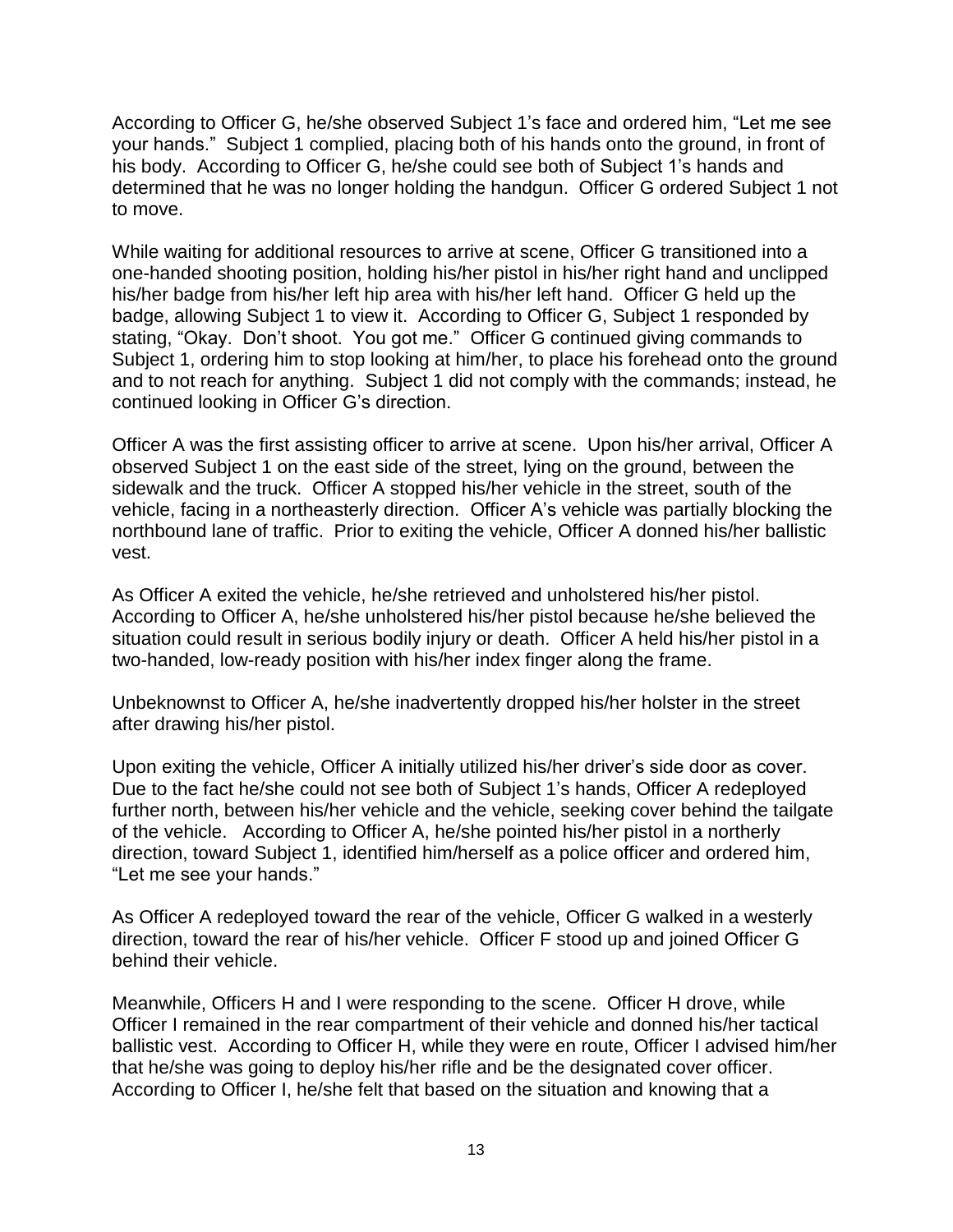shooting had just occurred, he/she did not know if Subject 1 was barricaded or was hiding behind a car. Officer I did not know that Subject 1 had run into a house. Officer I believed that they would have the tactical advantage by deploying at least one long gun in this situation.

As Officers H and I approached the scene, Officer H observed Officers F and G with their pistols drawn. Officer I observed Officer A standing behind the vehicle with his/her pistol drawn. Officer H parked his/her vehicle in the street, diagonally, facing in a northeasterly direction. According to Officer H, he/she parked his/her vehicle in this manner to enable him/her and his/her partner to utilize their vehicle doors as cover.

Officer I retrieved his/her rifle and exited the vehicle via the rear passenger side door. According to Officer I, he/she chambered a round into the rifle and slung it over his/her shoulder, using a two-point sling. Security video captured Officer I holding his/her rifle in a low-ready position as he/she moved toward the right rear portion of the vehicle. Officer I advised Officer A that he/she was behind him/her and armed with a long gun. Officer A acknowledged and relinquished point to Officer I.

Officer I could not recall if he/she chambered the round into his/her rifle while inside of his/her police vehicle or upon exiting. Additionally, Officer I described his/her rifle position as "port arms in a downward angle."

Officer H exited the vehicle and unholstered his/her pistol, which he/she held in a twohanded, low-ready shooting position. According to Officer H, he/she was aware that an OIS occurred and unholstered his/her pistol because he/she believed the situation could require deadly force to protect him/herself and the other officers at scene.

Officer H checked on Officers F and G, who were standing near the rear of their vehicle. According to Officer H, Officers F and G informed him/her that they were uninjured; however, Subject 1 was down behind the vehicle. Officer H then joined Officers A and I behind the vehicle.

According to Officer I, Subject 1 was yelling and lying on his stomach near a mailbox. Subject 1 was moving his left arm/hand around and it was visible to Officer I. However, Subject 1's right arm was tucked underneath his body and was not visible to the officers. According to Officer I, he/she gave commands to Subject 1 ordering him, "Let me see your right arm."

Officer F broadcast to Sergeant A and the responding units that they were going to take Subject 1 into custody. In addition, Officer F advised that Subject 2 was running north and provided a physical description. Officer F then ran south on the west sidewalk, then crossed the street joining the officers behind the vehicle. As he/she ran across the street, security video captured Officer F holding his/her pistol in his/her left hand, down along his/her left side. Security video also captured Officer A yell, "Hey, get an RA [Rescue Ambulance] en route."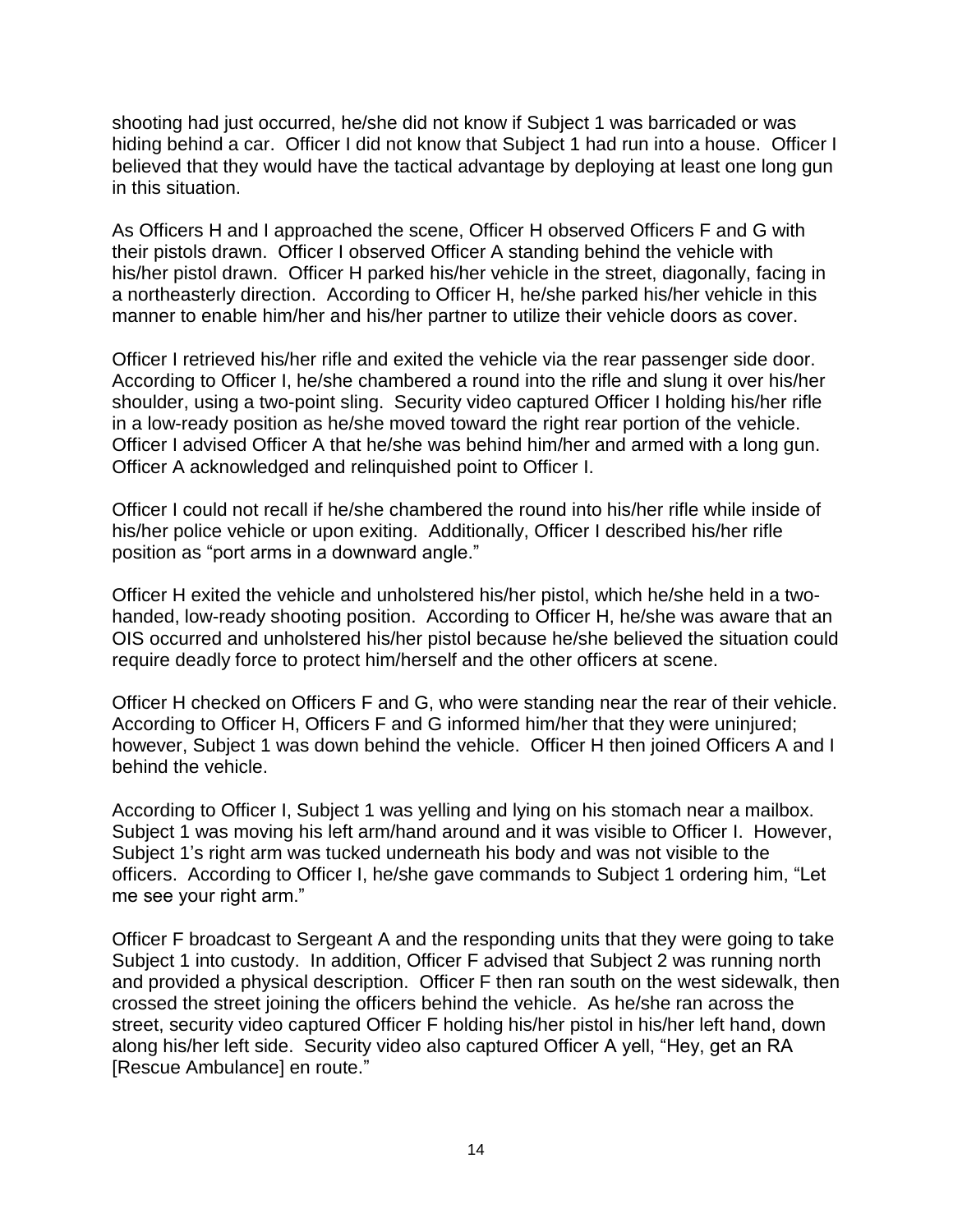According to Officer A, he/she yelled back to Officers H and I to request the RA as they arrived at scene. Officer A advised he/she did not request an RA him/herself, since he/she was the point officer at the time. The investigation determined that none of the officers requested an RA at this time.

According to Officer H, Subject 1 was lying on the ground and crying for help. Officer H heard Subject 1 say, "I've been shot. Help me. I've been shot. They shot me." Officer H noted that Subject 1 was bleeding and opined that he had been struck by gunfire. Officer H was aware that Officer I was the designated cover officer (rifle) and that Officer A had his/her pistol drawn. Therefore, Officer H holstered his/her pistol, went back to his/her vehicle, and donned his/her tactical ballistic vest and a pair of protective gloves.

Shortly thereafter, Officers D, E, J and arrived at scene. Officer F directed them to continue driving north, in an attempt to locate Subject 2, which they did.

Meanwhile, Officers B and C drove toward the intersection to set up containment. Officers B and C observed an unidentified individual, matching Subject 2's description, run into an apartment building. Officer C broadcast his/her observations to the officers.

Initially, Officer C broadcast the incorrect address where Subject 2 had run into, but when Officer C realized the address was inaccurate, he/she broadcast the correct location.

As Sergeant A responded to the OIS, he/she heard the broadcast regarding Subject 2 continuing north. Sergeant A drove west on his/her way to the OIS and briefly stopped in the area of Officers B and C.

Officers A, H, and I formulated a tactical plan to approach Subject 1 and take him in to custody. Officer I was the point/Designated Cover Officer (DCO) armed with his/her rifle, and Officer H would handcuff Subject 1. Officer A had his/her pistol drawn, but according to Officer I, would assist in handcuffing if necessary. Additionally, the officers discussed incorporating less-lethal options into their plan; however, there were no devices immediately available.

According to Officer A, he/she had a TASER secured inside of his/her police vehicle.

According to Officer F, he/she was also involved in the tactical planning. Officer F indicated that he/she and Officer G would assist in handcuffing if necessary. Officer F recalled Officer H being armed with the rifle and believed Officer I would handcuff Subject 1.

According to Officer H, Subject 1 repeatedly yelled, "Help me!" Officer H added that he/she knew it was important to render aid as quickly as possible, as he was lying there bleeding and was proned out. Officer H stated that he/she and other officers talked,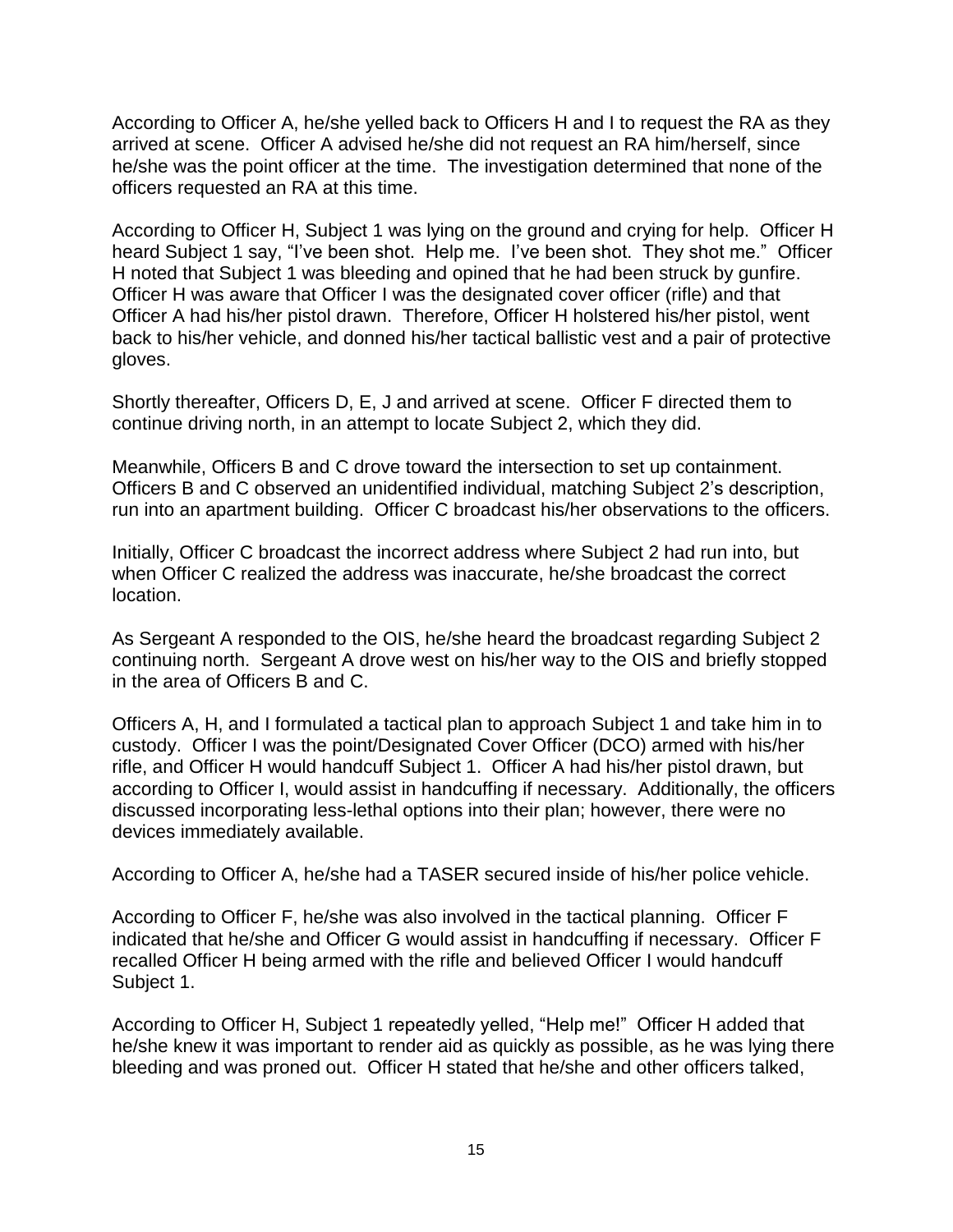that they could not see the pistol anywhere near Subject 1, and that they felt it was safe to approach.

Officers A, H, and I approached Subject 1, followed by Officers F and G. According to Officer H, he/she placed his/her left knee on Subject 1's back and pulled his right arm behind his back. Officer H then placed his/her right knee on Subject 1's upper back and cuffed Subject 1's right wrist with one set of handcuffs. Officer H then pulled Subject 1's left arm behind his back and completed the handcuffing process. Due to Subject 1's large size, Officer H utilized two sets of handcuffs.

While Officer H began to search Subject 1, security video captured Officer I use his/her left hand to remove the duffle bag from around Subject 1's neck and place it on the ground, away from Subject 1. Officer F then searched the contents of the duffle bag for the handgun. The handgun was not inside of the duffle bag; however, Officer F indicated that the bag contained miscellaneous paperwork and personal items. After searching the bag, Officer F placed it north of Subject 1's location, on the driveway.

Two glass narcotic pipes, a plastic baggie containing a plant material resembling marijuana, and miscellaneous pills were subsequently recovered from Subject 1's duffle bag.

Meanwhile, Officers D and E had driven north, followed by Officers J and K. They located and detained Subject 2 nearby. Officer K handcuffed Subject 2 and conducted a search of his person. No evidence and/or contraband was recovered from Subject 2. Officer E broadcast to the team that Subject 2 was in custody.

The distance between the OIS scene where Subject 2 was detained was approximately two blocks or 0.10 miles away.

As captured on Officer J's BWV, Officer E did not don his/her tactical ballistic vest prior to exiting the vehicle and making contact with Subject 2.

Aware that a handgun was involved in the incident, Officer K searched Subject 2's person, believing he was one of the Subjects involved in the OIS.

Upon hearing the broadcast that Subject 2 was in custody, it was determined that the unidentified male was not involved in the OIS. Therefore, Sergeant A continued to drive south toward the OIS scene. Sergeant A arrived and asked if Subject 2 needed an ambulance, and Officer J replied, "No." Sergeant A then responded to the OIS scene.

Sergeant A requested a Rescue Ambulance (RA) for Subject 1.

As captured on BWV, Officer J arrived at the OIS scene. Upon his/her arrival, Officer J advised the officers at scene that Subject 2 was in custody and asked what they needed. Officer H advised Officer J that Subject 1 was very heavy, which prevented him/her from completing a search of his person.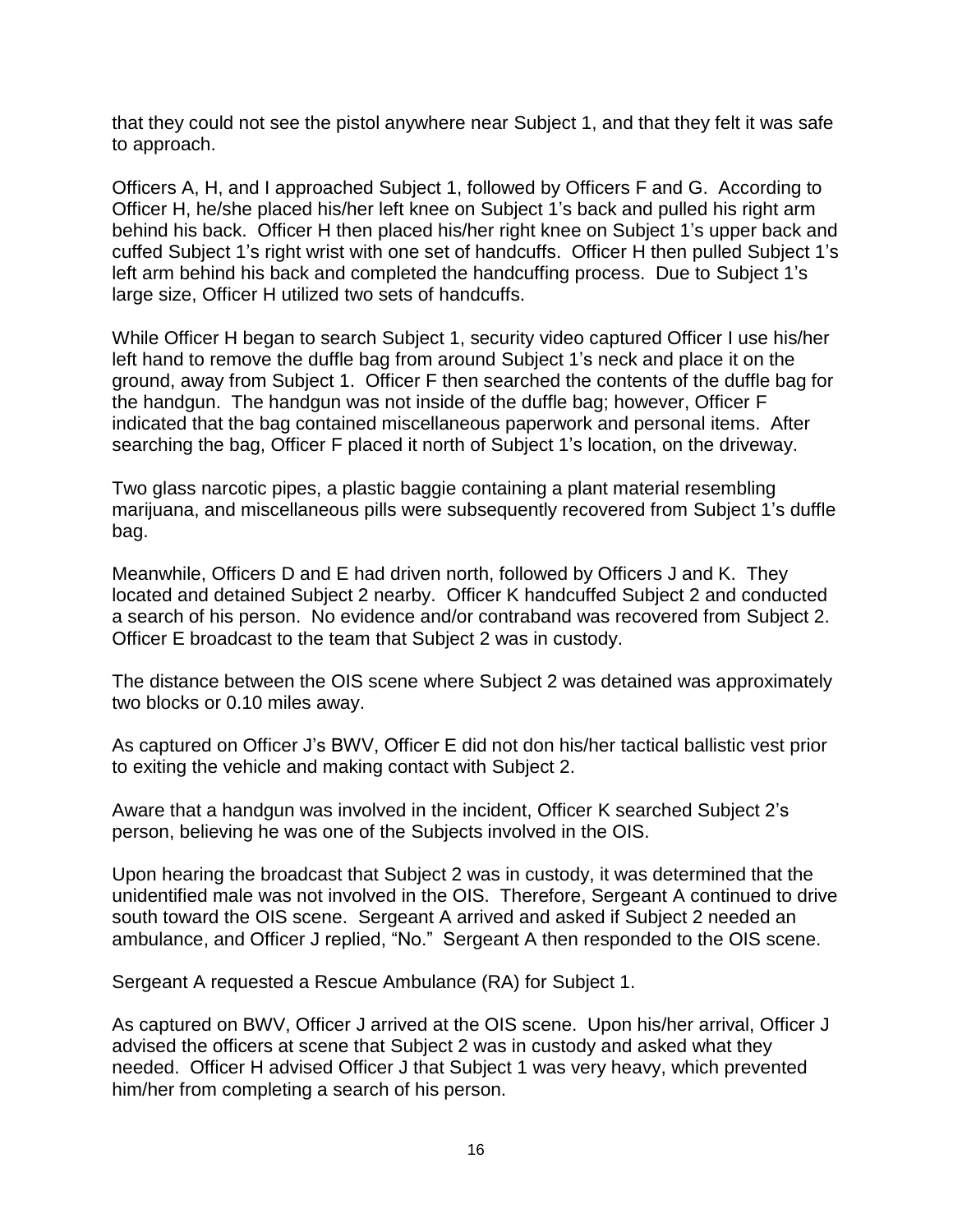As captured on security video, Officer H left Subject 1 in the prone position upon the completion of his/her initial search. Subject 1 remained in this position for approximately one minute and 25 seconds, until Officer J responded and assisted with the search.

Officer J donned a pair of protective gloves and together, he/she and Officer H grabbed Subject 1's left arm and rolled him onto his right side. Officer J proceeded to search the left side of Subject 1's waistband area. Officer H lifted the front of Subject 1's shirt, exposing a fanny pack that was strapped across his chest and concealed underneath his clothing. As captured on BWV, Officer H unzipped the fanny pack, briefly searched through the contents, then zipped the fanny pack.

According to Officer H, Subject 1's fanny pack was partially unzipped when he/she located it. Officer H said he/she did not open the fanny pack, instead, he/she looked into the partially unzipped fanny pack to see if the pistol was inside.

A review of the Officer J's BWV determined that Officer H unzipped Subject 1's fanny pack prior to searching it.

According to Officer H, he/she was unable to remove the fanny pack from Subject 1's person due to Subject 1 being handcuffed. As captured on BWV, Officer J asked Officer H if he/she could pull the fanny pack off. When he/she was not able to do so, Officer J utilized a knife to cut the strap of the fanny pack and removed it from Subject 1's person. The fanny pack was placed on the sidewalk, east of Subject 1. Officer J rolled Subject 1 onto his stomach briefly as he/she continued the search of Subject 1's person.

Meanwhile, Officer G searched the immediate area for Subject 1's handgun. Officer G looked into the front passenger side wheel well of the vehicle and observed the handgun concealed within the front right suspension. Upon locating the handgun, Officer G stated, "There it is right there." Officer J directed Officer G to leave the handgun in its current position. Officer G then stood in between the handgun and Subject 1 as Officer J continued his/her search of Subject 1's person.

Officers H and J rolled Subject 1 onto his left side and completed the search of his person. At the conclusion of the search, Subject 1 remained lying on his left side. As captured by BWV, Subject 1 immediately began making spontaneous statements regarding the handgun. Subject 1 admitted that the handgun belonged to him and indicated that he carried it for protection.

Officer J asked the officers at scene who was involved. Officer G advised that he/she and Officer F were involved. Officer J directed Officer G to go stand with Sergeant A and directed Officer H to guard Subject 1's firearm. Officer G informed Sergeant A that his/her partner was involved in the OIS. Sergeant A then separated Officer F from the other officers at scene.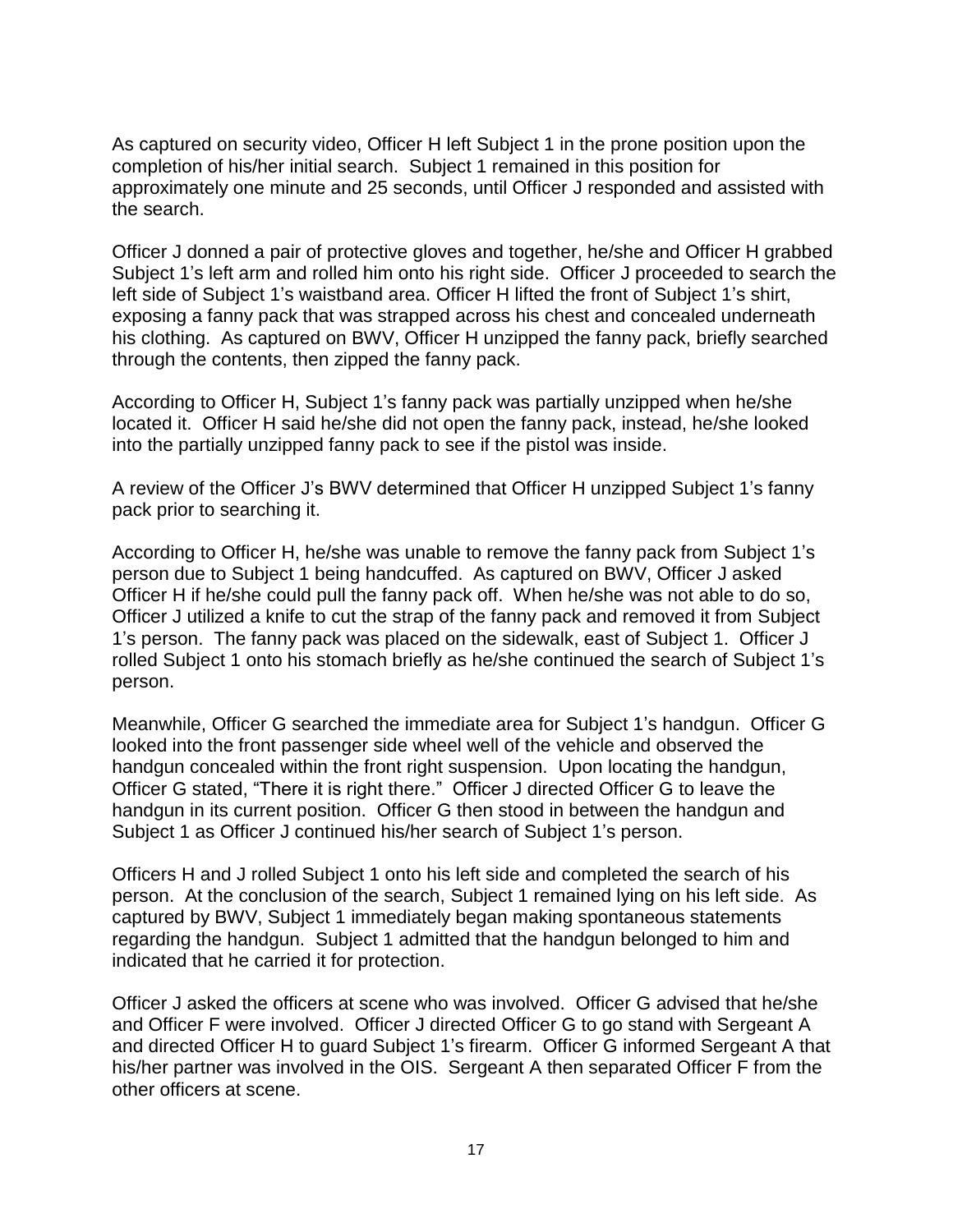As they waited for the RA to arrive at scene, Subject 1 was talking continuously and made multiple spontaneous statements regarding the OIS. As captured on BWV, Subject 1 claimed the officers pointed a gun at him through the window of their vehicle and he attempted to get away. Subject 1 denied pointing the handgun at the officers.

According to Officer G, he/she never pointed his/her pistol at Subject 1 while seated in his/her vehicle.

Officer J directed Officer I to contact the residents near where the OIS occurred and ensure that no one was injured inside of the location. All checked were fine.

Los Angeles County Fire Department personnel arrived at scene and rendered aid to Subject 1. Subject 1 was placed into an ambulance in preparation for transportation to the hospital.

Prior to transporting Subject 1 to the hospital, Fire Department personnel requested that Officer J remove Subject 1's handcuffs. Officer J complied with their request. The handcuffs were replaced by soft restraints, applied by the ambulance personnel. Officer J escorted Subject 1 as he was transported to a nearby hospital.

The Department Operations Center (DOC) was notified of the OIS and other notifications were subsequently made.

## **BWV and DICVS Policy Compliance**

| <b>NAME</b>      | <b>TIMELY</b><br><b>BWV</b><br><b>ACTIVATION</b> | <b>FULL 2-</b><br><b>MINUTE</b><br><b>BUFFER</b> | <b>BWV</b><br><b>RECORDING</b><br><b>OF ENTIRE</b><br><b>INCIDENT</b> | <b>TIMELY</b><br><b>DICVS</b><br><b>ACTIVATION</b> | <b>DICVS</b><br><b>RECORDING</b><br><b>OF ENTIRE</b><br><b>INCIDENT</b> |
|------------------|--------------------------------------------------|--------------------------------------------------|-----------------------------------------------------------------------|----------------------------------------------------|-------------------------------------------------------------------------|
| Officer J        | No                                               | Yes                                              | Yes                                                                   | N/A                                                | N/A                                                                     |
| <b>Officer K</b> | No                                               | Yes                                              | No                                                                    | N/A                                                | N/A                                                                     |

#### **Los Angeles Board of Police Commissioners' Findings**

The BOPC reviews each Categorical Use of Force incident based upon the totality of the circumstances, namely all of the facts, evidence, statements and all other pertinent material relating to the particular incident. In every case, the BOPC makes specific findings in three areas: Tactics of the involved officer(s); Drawing/Exhibiting of a firearm by any involved officer(s); and the Use of Force by any involved officer(s). Based on the BOPC's review of the instant case, the BOPC made the following findings:

## **A. Tactics**

The BOPC found Sergeant A, along with Officers A, B, C, D, E, F, G, H, and I's tactics to warrant a finding of Administrative Disapproval.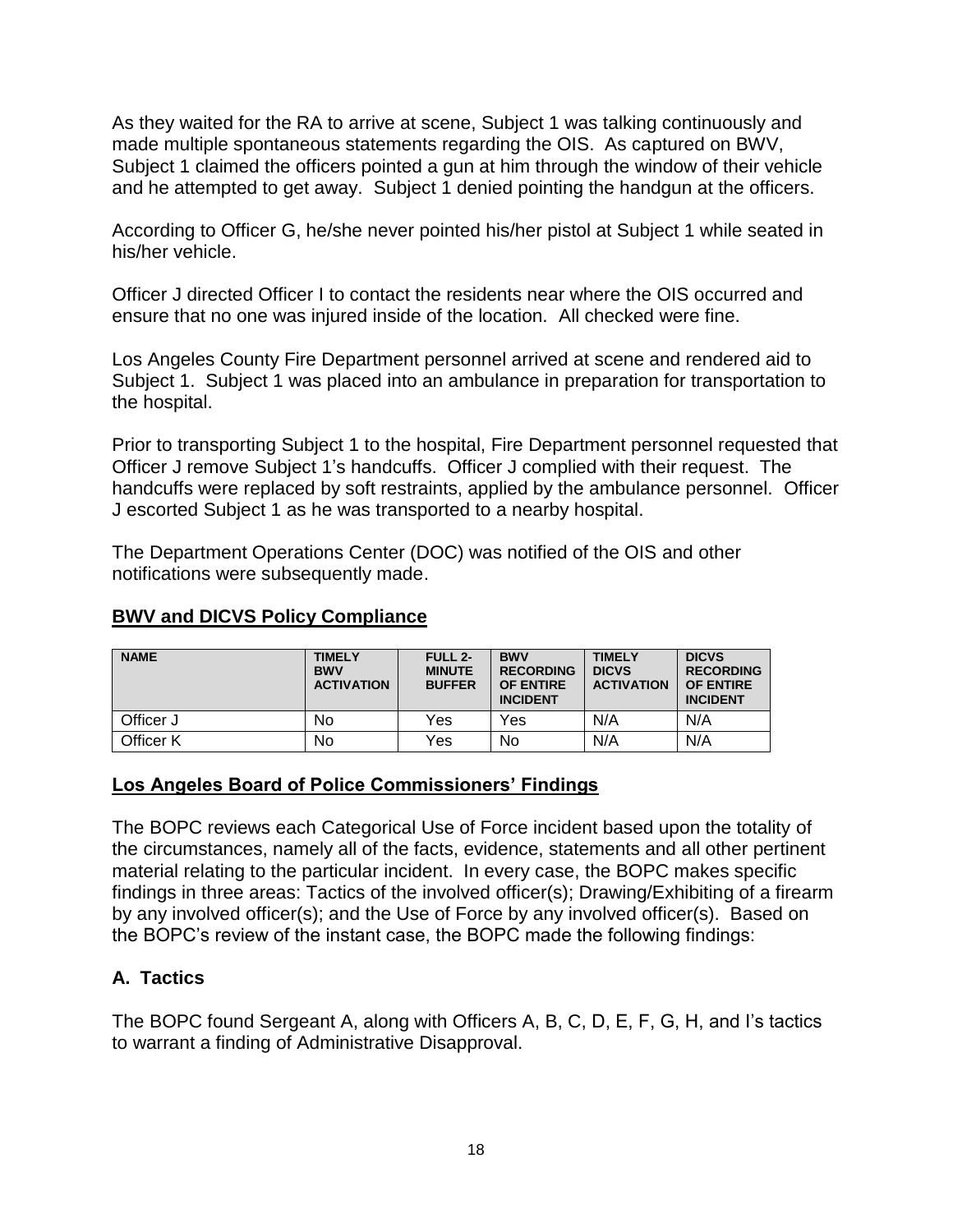# **B. Drawing and Exhibiting**

The BOPC found Officers A, D, E, F, G, H, and I's drawing and exhibiting of a firearm to be In Policy.

# **C. Lethal Use of Force**

The BOPC found Officer F's lethal use of force to be In Policy.

## **Basis for Findings**

In making its decision in this matter, the Commission is mindful that every "use of force by members of law enforcement is a matter of critical concern both to the public and the law enforcement community. It is recognized that some individuals will not comply with the law or submit to control unless compelled to do so by the use of force; therefore, law enforcement officers are sometimes called upon to use force in the performance of their duties. It is also recognized that members of law enforcement derive their authority from the public and therefore must be ever mindful that they are not only the guardians, but also the servants of the public. The Department's guiding principle when using force shall be reverence for human life. Officers shall attempt to control an incident by using time, distance, communications, and available resources in an effort to deescalate the situation, whenever it is safe, feasible, and reasonable to do so. As stated below, when warranted, Department personnel may use objectively reasonable force to carry out their duties. Officers may use deadly force only when they reasonably believe, based on the totality of circumstances, that such force is necessary in defense of human life.

Officers who use unreasonable force degrade the confidence of the community we serve, expose the Department and fellow officers to physical hazards, violate the law and rights of individuals upon whom unreasonable force or unnecessary deadly force is used, and subject the Department and themselves to potential civil and criminal liability. Conversely, officers who fail to use force when warranted may endanger themselves, the community and fellow officers." (Special Order No. 4, 2020, Policy on the Use of Force - Revised.)

The Commission is cognizant of the legal framework that exists in evaluating use of force cases, including the United States Supreme Court decision in Graham v. Connor, 490 U.S. 386 (1989), stating that:

"The reasonableness of a particular use of force must be judged from the perspective of a reasonable officer on the scene, rather than with the 20/20 vision of hindsight. The calculus of reasonableness must embody allowance for the fact that police officers are often forced to make splitsecond judgments – in circumstances that are tense, uncertain and rapidly evolving – about the amount of force that is necessary in a particular situation."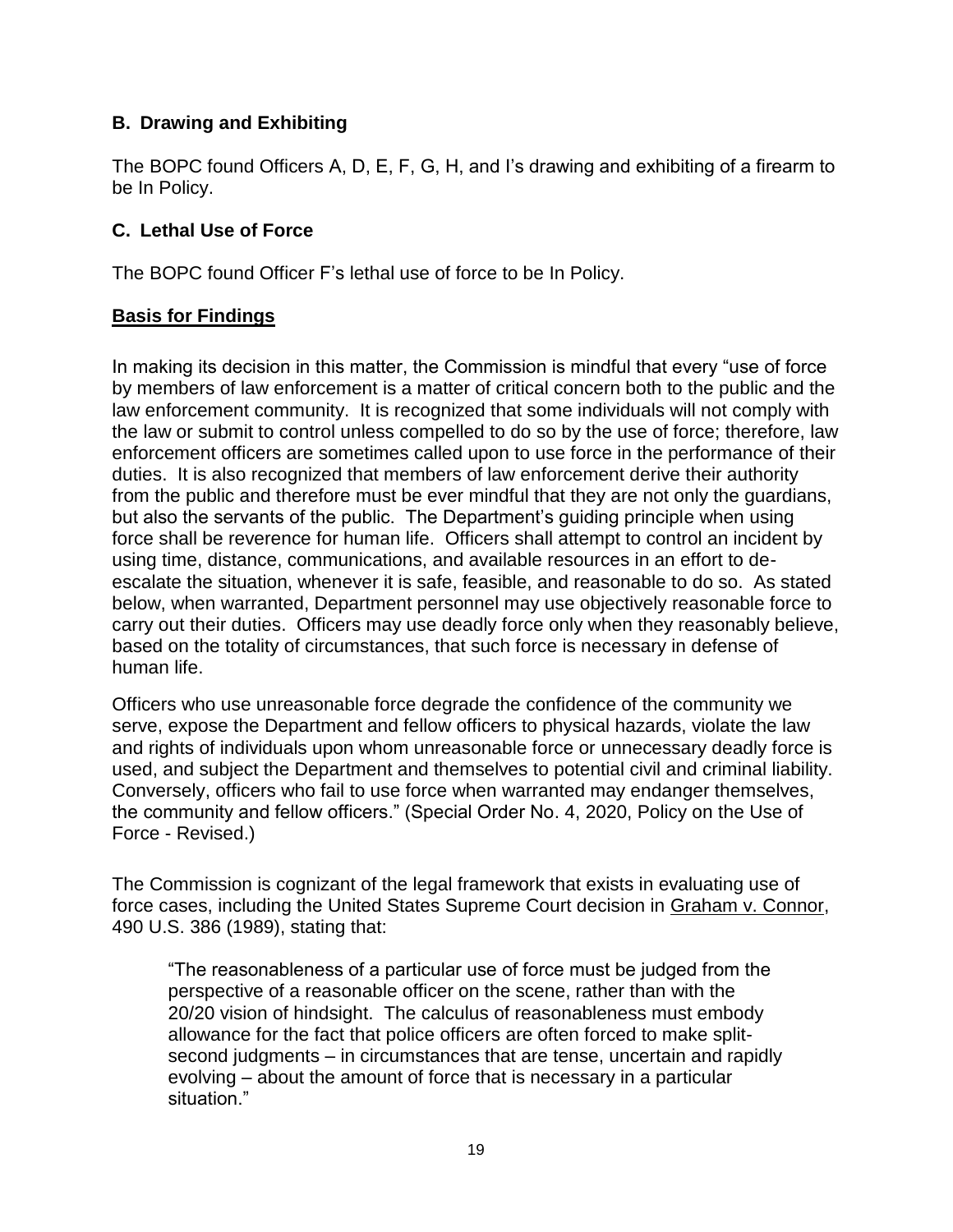The Commission is further mindful that it must evaluate the actions in this case in accordance with existing Department policies. Relevant to our review are Department policies that relate to the use of force:

**Use of De-Escalation Techniques**. It is the policy of this Department that, whenever practicable, officers shall use techniques and tools consistent with Department de-escalation training to reduce the intensity of any encounter with a suspect and enable an officer to have additional options to mitigate the need to use a higher level of force while maintaining control of the situation.

**Use of Force – Non-Deadly**. It is the policy of the Department that personnel may use only that force which is "objectively reasonable" to:

- Defend themselves;
- Defend others:
- Effect an arrest or detention;
- Prevent escape; or,
- Overcome resistance.

**Use of Force – Deadly.** It is the policy of the Department that officers shall use deadly force upon another person only when the officer reasonably believes, based on the totality of circumstances, that such force is necessary for either of the following reasons:

- To defend against an imminent threat of death or serious bodily injury to the officer or another person; or,
- To apprehend a fleeing person for any felony that threatened or resulted in death or serious bodily injury, if the officer reasonably believes that the person will cause death or serious bodily injury to another unless immediately apprehended. Where feasible, a peace officer shall, prior to the use of force, make reasonable efforts to identify themselves as a peace officer and to warn that deadly force may be used, unless the officer has objectively reasonable grounds to believe the person is aware of those facts.

In determining whether deadly force is necessary, officers shall evaluate each situation in light of the particular circumstances of each case and shall use other available resources and techniques if reasonably safe and feasible.

**Note:** Because the application of deadly force is limited to the above scenarios, an officer shall not use deadly force against a person based on the danger that person poses to themselves, if an objectively reasonable officer would believe the person does not pose an imminent threat of death or serious bodily injury to the officer or another person.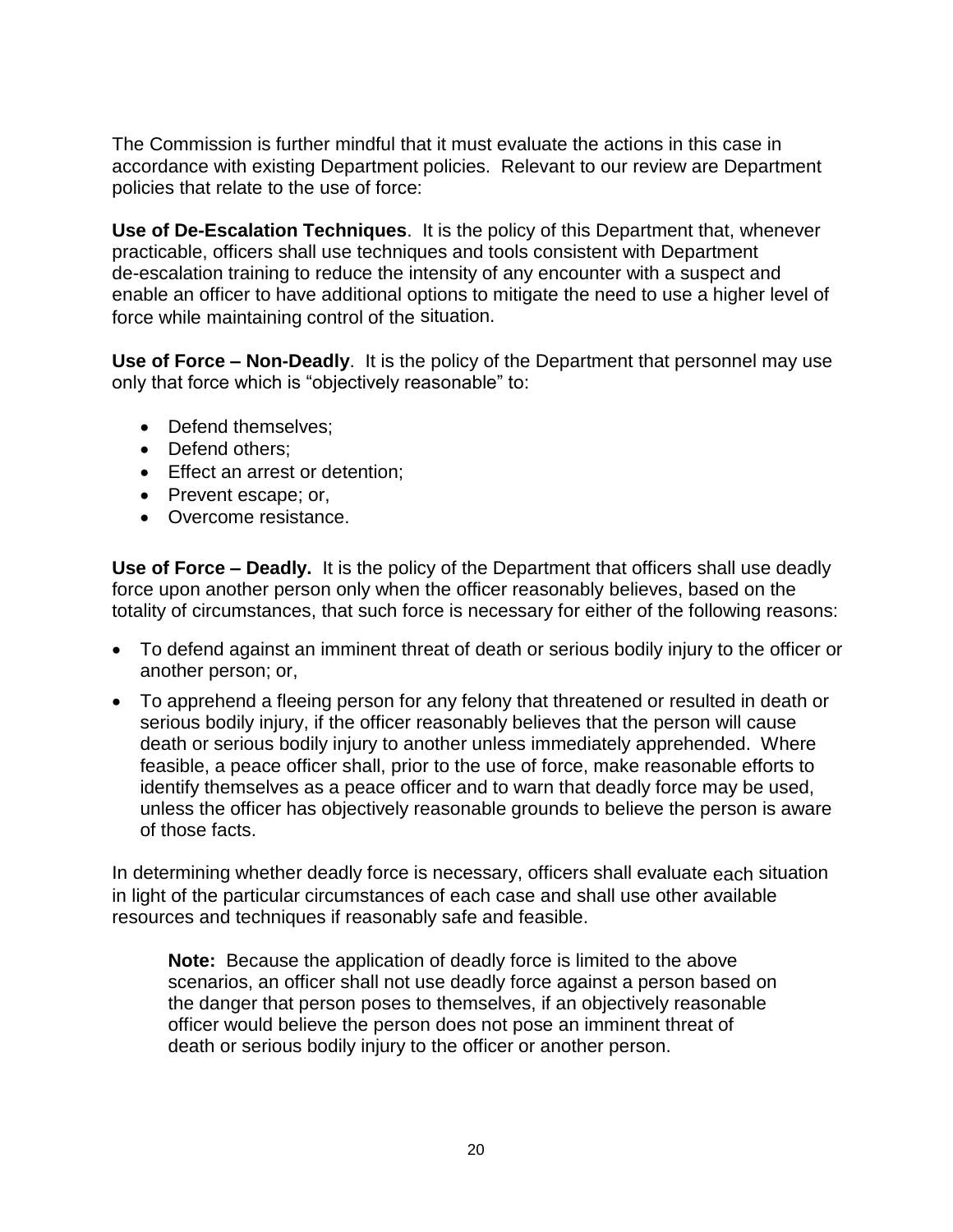**The Department's Evaluation of Deadly Force.** The Department will analyze an officer's use of deadly force by evaluating the totality of the circumstances of each case consistent with the California Penal Code Section 835(a), as well as the factors articulated in Graham v. Connor. (Special Order No. 4, 2020, Policy on the Use of Force - Revised.)

An officer's decision to draw or exhibit a firearm should be based on the tactical situation and the officer's reasonable belief that there is a substantial risk that the situation may escalate to the point where deadly force may be justified. (Los Angeles Police Department Manual.)

# **A. Tactics**

### *Tactical De-Escalation Techniques*

- *Planning*
- *Assessment*
- *Time*
- *Redeployment and/or Containment*
- *Other Resources*
- *Lines of Communication (Use of Force - Tactics Directive No. 16, October 2016, Tactical De-Escalation Techniques)*

Tactical de-escalation does not require that an officer compromise his/her safety or increase the risk of physical harm to the public. De-escalation techniques should only be used when it is safe and prudent to do so.

**Planning** – Officers A and B developed a written Operations Plan in preparation for a surveillance operation to identify robbery suspects. Sergeant A ensured that the written operation plan was communicated to all participants of the surveillance and that all required notifications were made. The team was provided with photographs of the robbery suspects, their vehicle, and the handgun used in the commission of the crime. A base radio frequency and an RTO was assigned to the monitor the channel. Officers A and B briefed personnel with a synopsis of the crime and discussed their roles and assignments. Officer B advised the officers that their goal was to locate the suspects' vehicle and attempt to identify the suspects involved in the robbery.

Sergeant A ensured that all of the officers had their required equipment and knew what their roles were as far as what their attire and their gear should be for their assignments. Sergeant A stated the assigned plain clothes surveillance personnel were all operating in an undercover capacity because there was a chance that they would have to interact with people and possibly get out on foot. The BOPC noted that Sergeant A's planning was incorrect, and that the operation was actually a surveillance operation requiring the donning of body armor for involved personnel.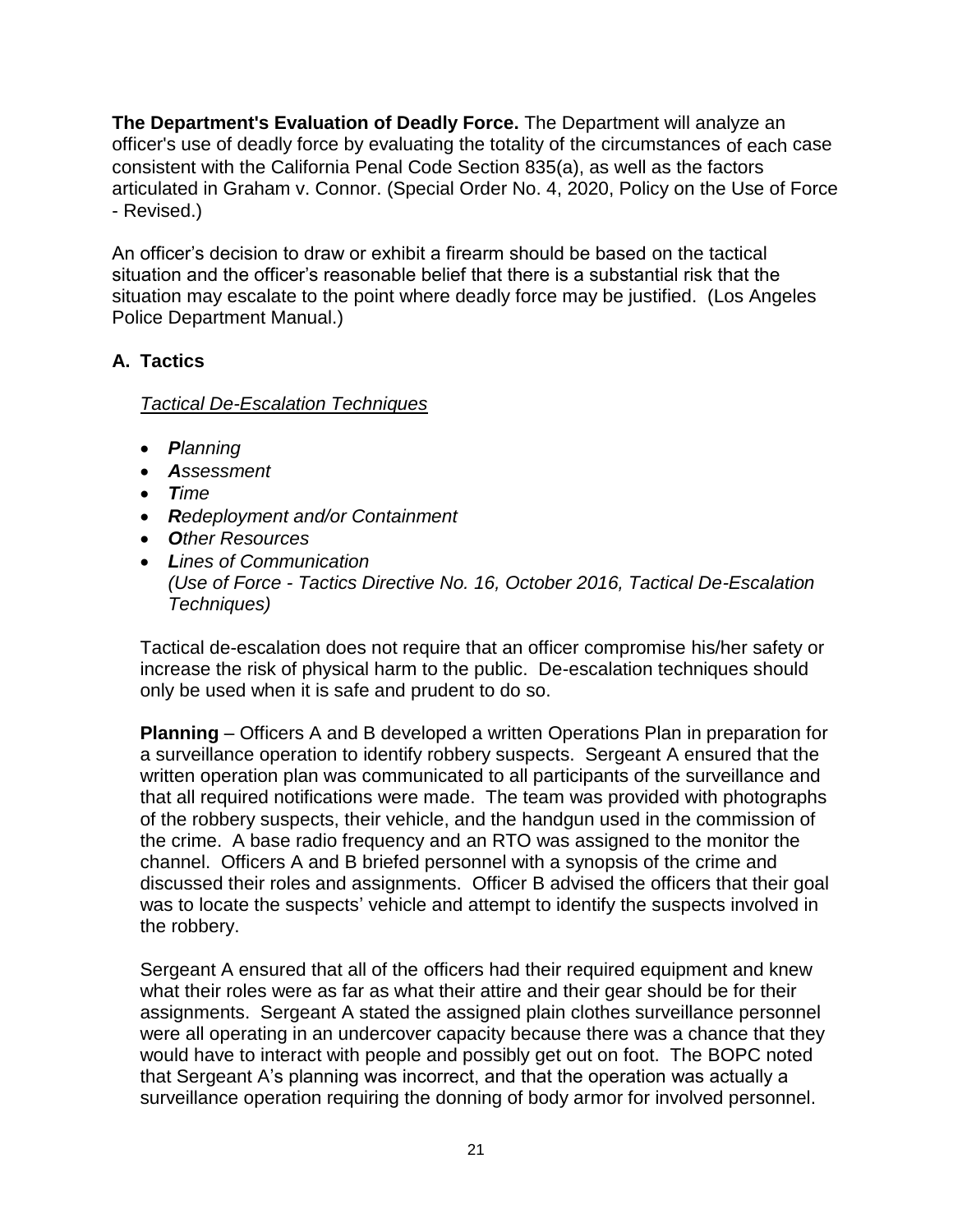Officers J and K were assigned as a uniformed chase detail for this operation in the event a uniformed police presence was needed for detention of the targets of the surveillance or if an incident required protection for the surveillance officers.

During the surveillance, Officer I observed that Subject 1 was armed with a handgun and broadcast that information to the surveillance team. Sergeant A broadcast a request to determine if Subject 1 was actually armed with a handgun and to assist him/her in determining if the uniformed chase team would be called in or if the Los Angeles Sheriff's Department would be contacted, due to being outside of the City of Los Angeles. The help call was broadcast prior to Sergeant A being able to develop and communicate a plan.

The BOPC noted that Sergeant A believed approximately 20-40 seconds elapsed from Officer I's initial broadcast to the time the help call was broadcast. The actual amount of time that passed was approximately three minutes and 40 seconds. The BOPC noted that Sergeant A should have developed a plan and communicated it with the surveillance team when they became aware that Subject 1 was armed with a handgun. The BOPC was critical of Sergeant A's lack of pre-planning with the officers with regard to the possibility of external threats that occur from individuals that were not the targets of the surveillance operation. A contingency plan for unanticipated complications during the surveillance operation was not described in the operations plan and the operations plan itself was missing several pieces of required information, such as the required equipment for the individual officers, the specific roles and duties of each individual officer, and the less-lethal force options that the team was equipped with during the operation.

**Assessment** – During the surveillance operation, Officers A, H, and I assessed the activity of Subjects 1 and 2. Officer A noted Subject's 1 and 2 were looking into vehicles and as they passed his/her vehicle, Subject 1 bumped into Officer A's vehicle.

Officers H and I observed Subjects 1 and 2 walking north, with Subject 1 on the east sidewalk and Subject 2 in the middle of the street. They noted that Subjects 1 and 2 were looking up and down the street constantly. Officer H stated that both Subjects 1 and 2 appeared that they were looking for the police. According to Officer I, based on his/her prior experience working gang assignments, it is common for the individual walking in the street to be acting as the lookout while the person on the sidewalk is armed, acting as security. Officer I's assessment of Subjects 1 and 2's activity heightened his/her awareness, leading Officer I to broadcast his/her observations to the surveillance team.

While continuing to observe Subjects 1 and 2, Officers H and I observed Subject 1 remove a handgun from his duffel bag and they immediately alerted the surveillance team, specifically any units that were positioned to their north. As Subjects 1 and 2 continued walking north, both Officers F and G observed Subjects 1 and 2 approaching them. Officer F and G assessed Subject 1 and 2's actions and due to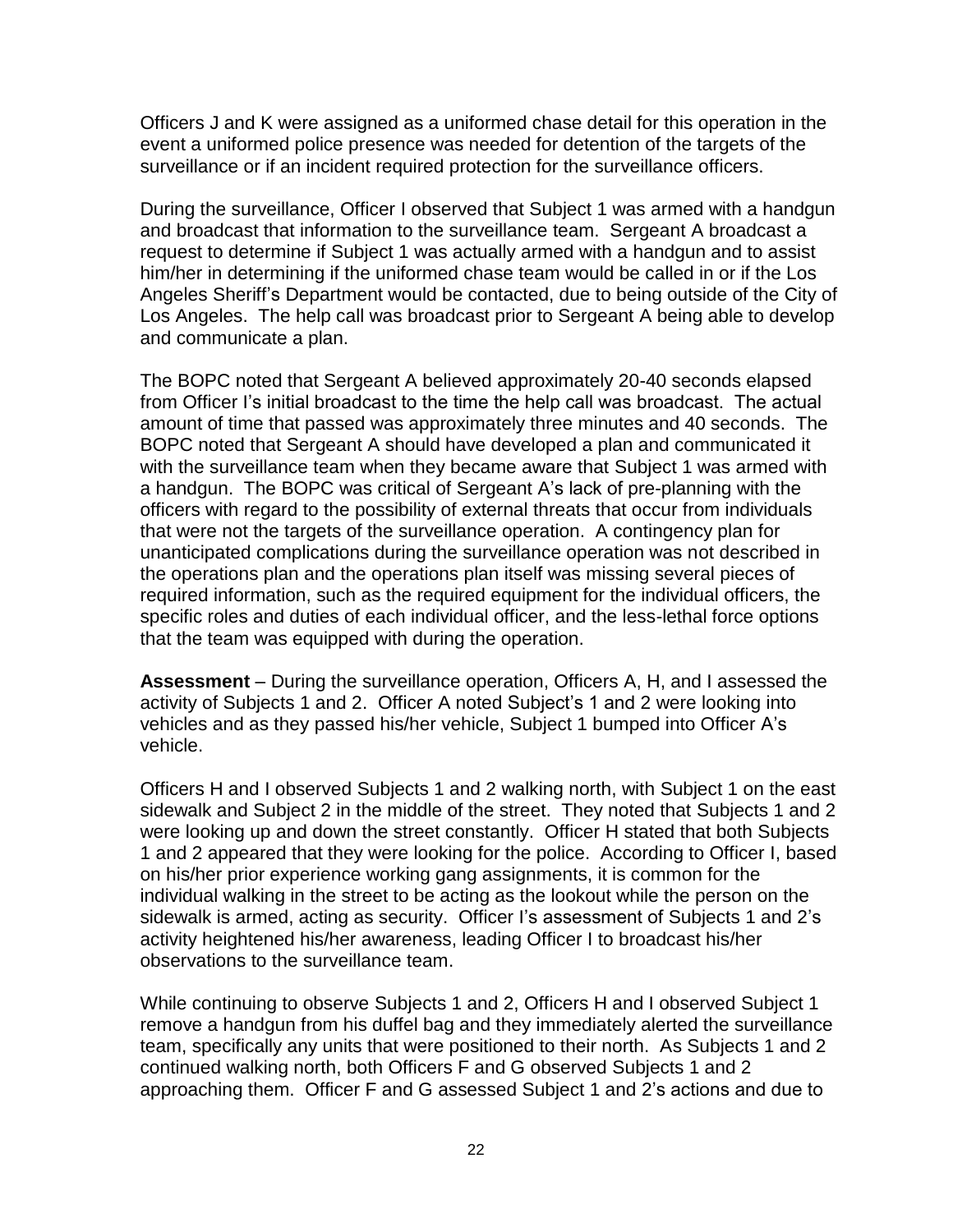no imminent threat being presented, they attempted to allow Subject 1 to leave the area and then have a uniformed unit take enforcement action. However, immediately after passing by Officers F and G's vehicle, Subject 1 became an immediate threat by arming himself with a handgun and walking towards Officers F and G with the handgun pointed in their direction.

The BOPC noted that the officers continuously assessed Subjects 1 and 2's behaviors and adjusted their response based on these behaviors. Officers F and G's swift response to the deadly threat presented by Subject 1 was due, in part, to their attentive assessment of Subject 1's actions and his reactions to their attempts to stay in their vehicle and conceal themselves from view. The BOPC also noted that Officer F was attentive and assessed throughout his/her discharging of his/her service pistol. Officer F assessed and determined that the single round that he/she discharged was effective at stopping the threat that Subject 1 presented. Officer G was also attentive in his/her assessments. As Officer G exited his/her vehicle in response to Subject 1's approach, Officer G was in the process of bringing his/her service pistol to bear on Subject 1. When Officer G heard Officer F discharge his/her service pistol, he/she immediately assessed and observed that the threat had ceased, and Officer G did not need to discharge his/her service pistol. Officer G was able to complete this assessment in a rapidly evolving tactical situation where his/her own life was at risk of serious bodily injury and/or death.

**Time** – After being advised by Officers H and I that Subject 1 was armed with a handgun, Officers F and G did not attempt to take immediate enforcement action. They allowed Subject 1 to pass their vehicle as they concealed themselves in the reclined driver and passenger seats. Officers F and G attempted to allow Subject 1 to pass them in order to request the uniformed chase unit to detain Subject 1, with the benefit of as much time as needed to formulate a viable plan to take Subject 1 into custody.

When Subject 1 passed Officer F and G's vehicle, he immediately stopped his forward movement and walked directly towards the officers with his gaze fixed on Officer G and the unmarked police vehicle. Officer F did not have the benefit of additional time to deal with the imminent threat that Subject 1 posed as Subject 1 approached with a handgun. Officer F still communicated with his/her partner his/her observations and requested that his/her partner request additional resources before Officer F exited the police vehicle, identified him/herself as a police officer, and addressed the imminent deadly threat.

The BOPC noted that Officers F and G utilized time to their advantage by not confronting or attempting to detain Subject 1, despite Subject 1 arming himself with a handgun. Officers F and G intended to utilize their available time to request the assistance of their uniformed chase unit in order to detain Subject 1. Time, however, was taken away from Officers F and G when Subject 1 abruptly stopped his direction of travel and walked towards Officers F and G, while drawing his handgun from his duffel bag.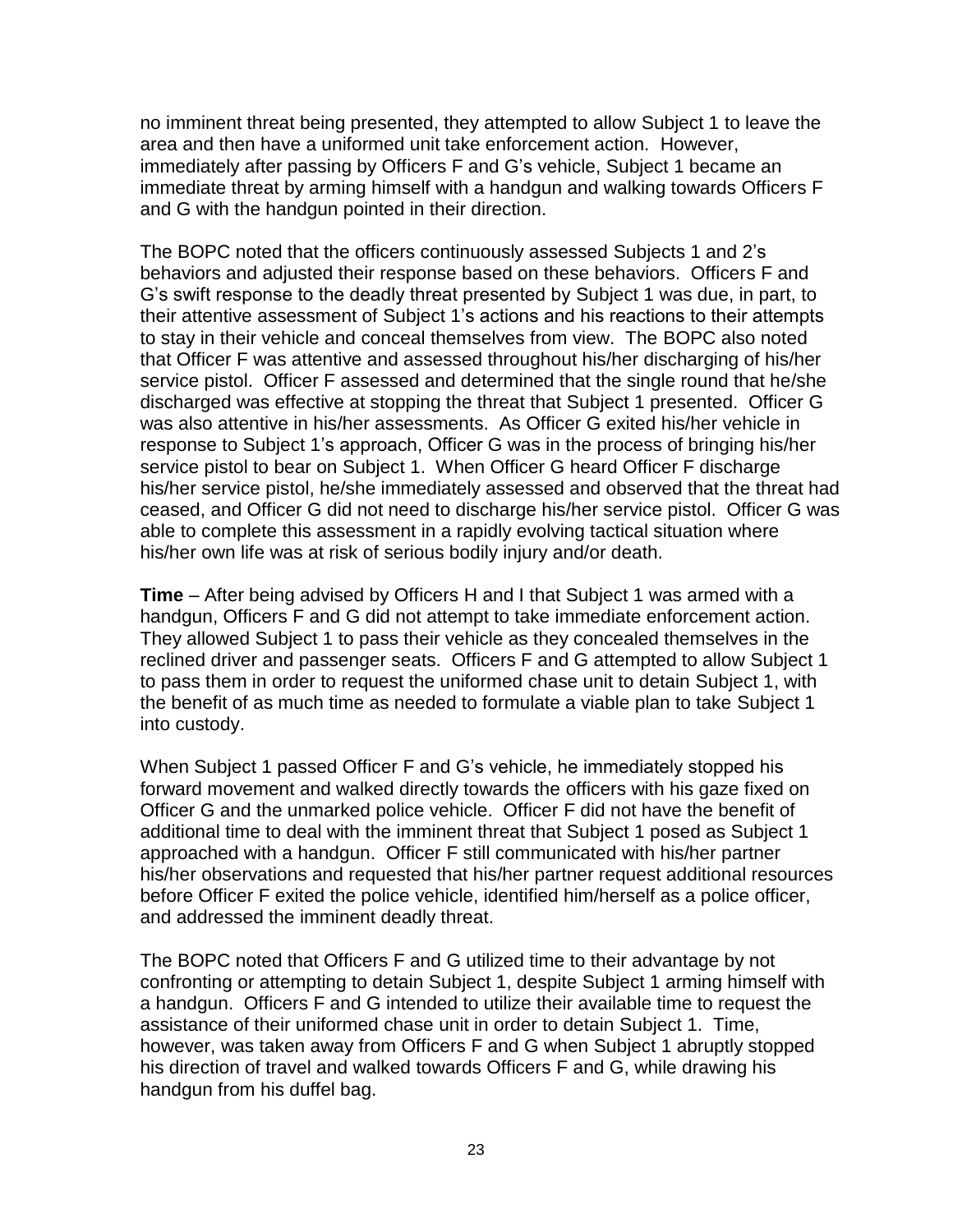The BOPC was critical of Sergeant A's lack of active leadership within the window of time between Officer I's broadcast of Subject 1 being armed with a gun to the OIS, which was approximately three minutes and 40 seconds. In this window of time, Sergeant A did not take proactive measure to address an armed suspect who was walking towards the officers.

**Redeployment and/or Containment** – After Subject 1 armed himself with a handgun from his duffel bag and walked in the direction of Officers F and G, they redeployed by reclining their vehicle seats in an effort to conceal themselves and avoid detection. Subject 1 continued to pay attention to the officers' vehicle and approached them while arming himself with a handgun. After the OIS, Subject 1 fell to the ground on the east sidewalk behind a vehicle. In order to better contain Subject 1, Officer F redeployed to the south and assumed a prone position. This allowed Officer F to have a less obstructed view of Subject 1. Officer G moved north to have a less obstructed view of Subject 1 due to Subject 1 being located behind a vehicle. These two redeployment efforts allowed Officers F and G to triangulate on Subject 1 and keep him contained in the OIS scene.

The BOPC noted that Officer F's redeployment efforts, when exiting his/her vehicle, utilized the available cover, but avoided any crossfire situation involving his/her partner while still allowing him/her to expediently address the threat of Subject 1 armed with a handgun.

**Other Resources** – Officers A and B developed a written Operations Plan that required notifications to be made, including, but not limited to Communications Division, the local law enforcement agency which was the Los Angeles County Sheriff's Department (Norwalk Station), and Los Angeles Clearing House (LA CLEAR) in order to advise them of the surveillance operation and avoid miscommunication.

According to Officer A, prior to the OIS, he/she had made contact with a Los Angeles County Sheriff's Deputy who was on patrol in the area of the surveillance and obtained his/her telephone number in the event that assistance from the local agency was needed. Officer A stated that he/she was attempting to call the deputy to request assistance with Subject 1 prior to the OIS occurring.

The BOPC discussed that when Subject 1 was identified as being armed with a handgun, Officers F and G were waiting for him to pass by their location. After Subject 1 had passed them, they had intended to request the uniformed chase officers to detain Subject 1.

**Lines of Communication** – During the surveillance operation, the surveillance team maintained constant communication utilizing not only their police radios, but also a messaging application on their cellular phones to relay information that was observed during the surveillance operation.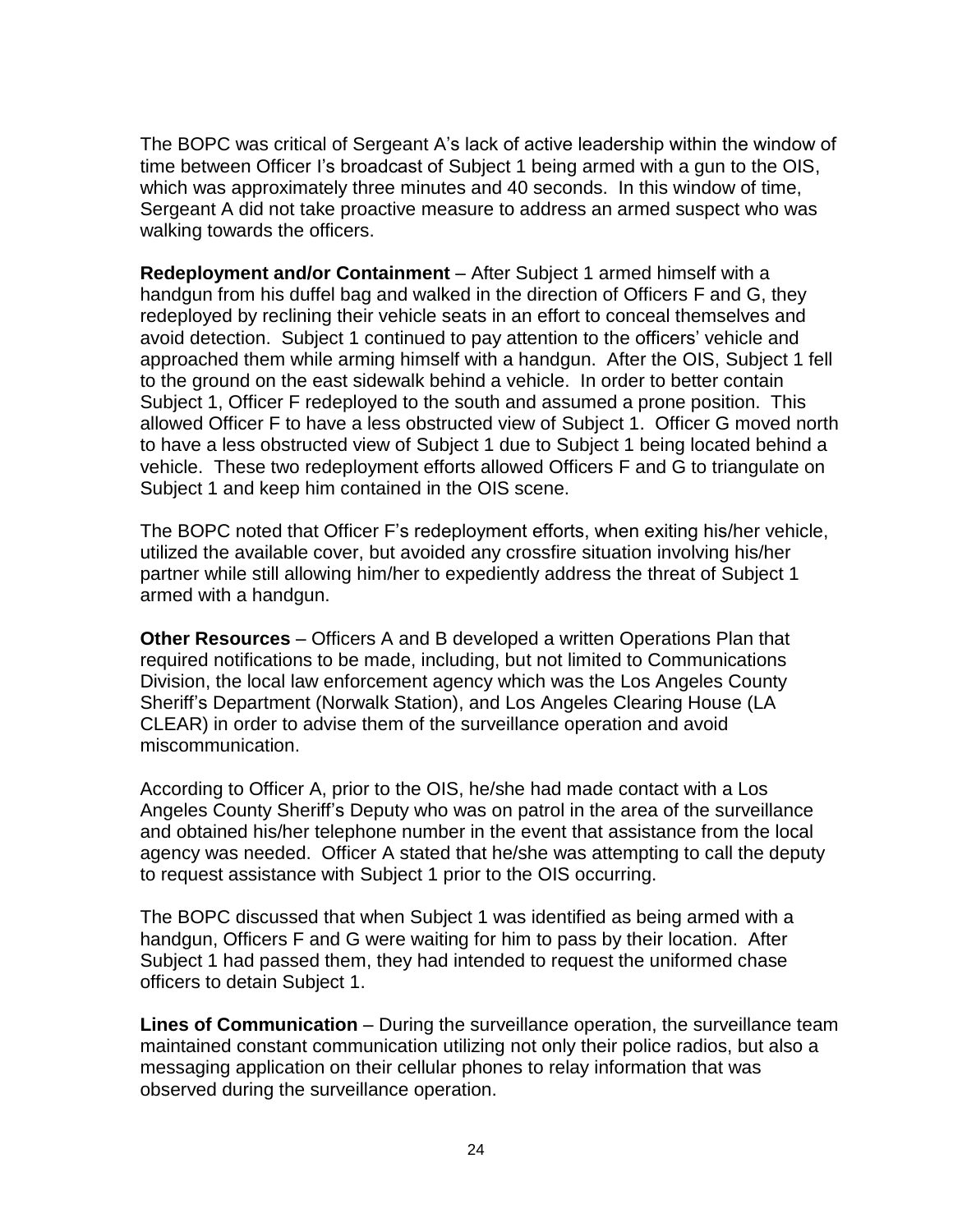Prior to the OIS, Officers F and G attempted to communicate with Subject 1 and identify themselves as police officers. However, Subject 1 was, according to Officer F, so fixated on Officer G that he did not respond to Officer F's attempt to identify him/herself as a police officer.

After the OIS, Officers A, F, G, H, and I, utilized verbal communication to form an arrest team and take Subject 1 into custody without further incident. Officer F also was able to maintain situational awareness and provide Subject 2's direction of travel to the additional responding officers.

The BOPC noted that there was significant communication between the officers on the surveillance team throughout this incident. The individual partner pairs communicated with each other and then relayed their combined observations to the other officers involved in the surveillance. The BOPC discussed that Officers F and G attempted to communicate with Subject 1 and identify themselves as police officers. However, due to Subject 1's actions while being armed with the handgun, the time available to attempt communication was limited.

- The BOPC noted the following tactical considerations:
	- **1. Tactical Planning –** (Substantial Deviation, without justification Sergeant A)

Sergeant A approved a written operations plan that lacked all the minimum information necessary for a surveillance operation.

The written operations plan was described as a "surveillance" operation in the narrative portion of the plan. However, Sergeant A stated in his/her interview that the plainclothes surveillance personnel were working in an "undercover" capacity; therefore, they were exempt from wearing body armor. The written operations plan did not document the operation as an undercover operation, nor did it document any exemption to required equipment, such as body armor. The written operations plan did not define the roles/duties of each individual officer assigned to the surveillance operation, nor did it state the equipment required by each individual officer and available less-lethal force options. The operations plan was completed on an Operations Plan form, as opposed to the Department approved operations plan (LAPD Form 12.22.00), which has a section on the face sheet for unit, names, serial numbers, duties, and an equipment checklist.

When the operations plan was approved by Sergeant A, there were two factual errors included in the operations plan when submitted. The written operations plan stated that the surveillance brief took place at Metropolitan Division, but the briefing actually took place outside of a coffee shop. In addition, the plan documented that Officer L was participating in the surveillance operation. Officer L did not participate in the operation.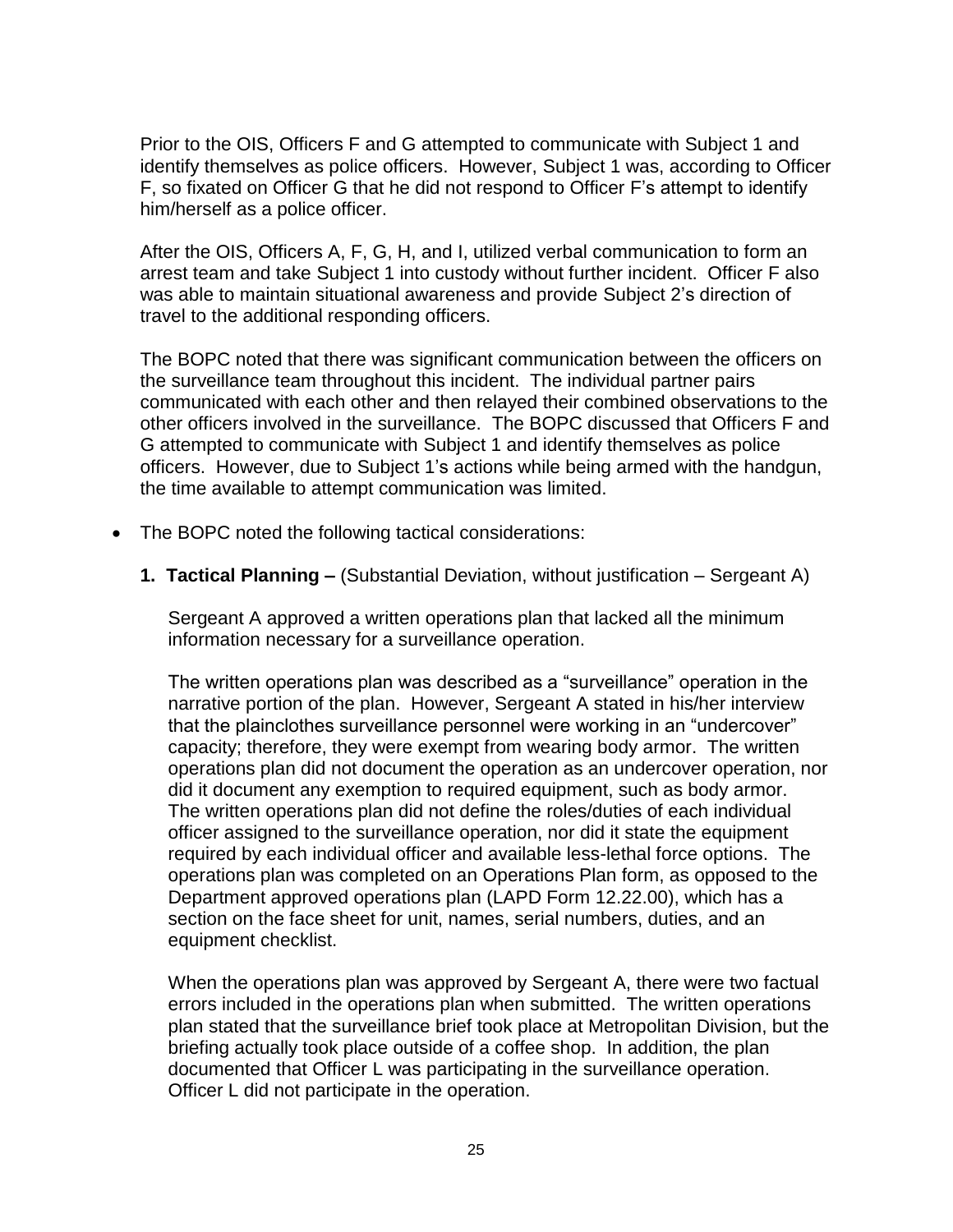Sergeant A forwarded the written operations plan to Lieutenant A for approval. According to Lieutenant A, he/she approved a surveillance operation plan that did not indicate an exception for officers to not wear body armor.

The BOPC discussed that the operations plan that was approved by Sergeant A did not include necessary information and did not provide a tactical plan that officers could utilize if outside factors affected the surveillance. Sergeant A approved a plan that labeled the operation as surveillance; however, when interviewed, Sergeant A described the methods used by his/her officers as "undercover." This led to Lieutenant A, who was not physically present at the briefing or operation, to approve an operation that would not be following the policy constraints of a surveillance operation including all necessary equipment. The actual operations plan led to confusion amongst the officers as to the nature of their operation and the necessary equipment needed to complete their operation. Interviews of the officers determined that there was not a clear delineation of what the goal of the operation was; whether it was to only identify or arrest the robbery suspects or both.

Based on the totality of the circumstances, the BOPC determined that Sergeant A's approval of tactical planning lacking necessary detail and information was a substantial deviation, without justification, from approved Department tactical training.

**2. Body Armor –** (Substantial Deviation, without justification – Sergeant A and Officers A, B, C, D, E, F, G, H, and I)

Sergeant A and Officers F and G did not don their Department-approved body armor when conducting field related surveillance duties.

Surveillance personnel are required to wear body armor, unless specifically exempt. No exemption was obtained for the body armor requirement on the approved written operations plan.

During the surveillance operation, Sergeant A and Officers F and G did not don their Department-approved body armor. According to Sergeant A, "As in all of our briefings, I ensured that all of our officers had their required equipment and knew what their roles were as far as what their attire and their gear should be for their assignments." Additionally, Sergeant A added, "And we were all operating in a UC [undercover] capacity, because there was a chance that we'd have to interact with people, get out on foot." Officers F and G additionally believed they were working surveillance in an undercover capacity. Sergeant A stated that the goal of the specialized division was to blend into the area they were surveilling in and to locate the targets of their surveillance. This meant that the officers would possibly be required to leave their vehicles if the target of their investigation left the area on foot or into an area that was not accessible to vehicles. Sergeant A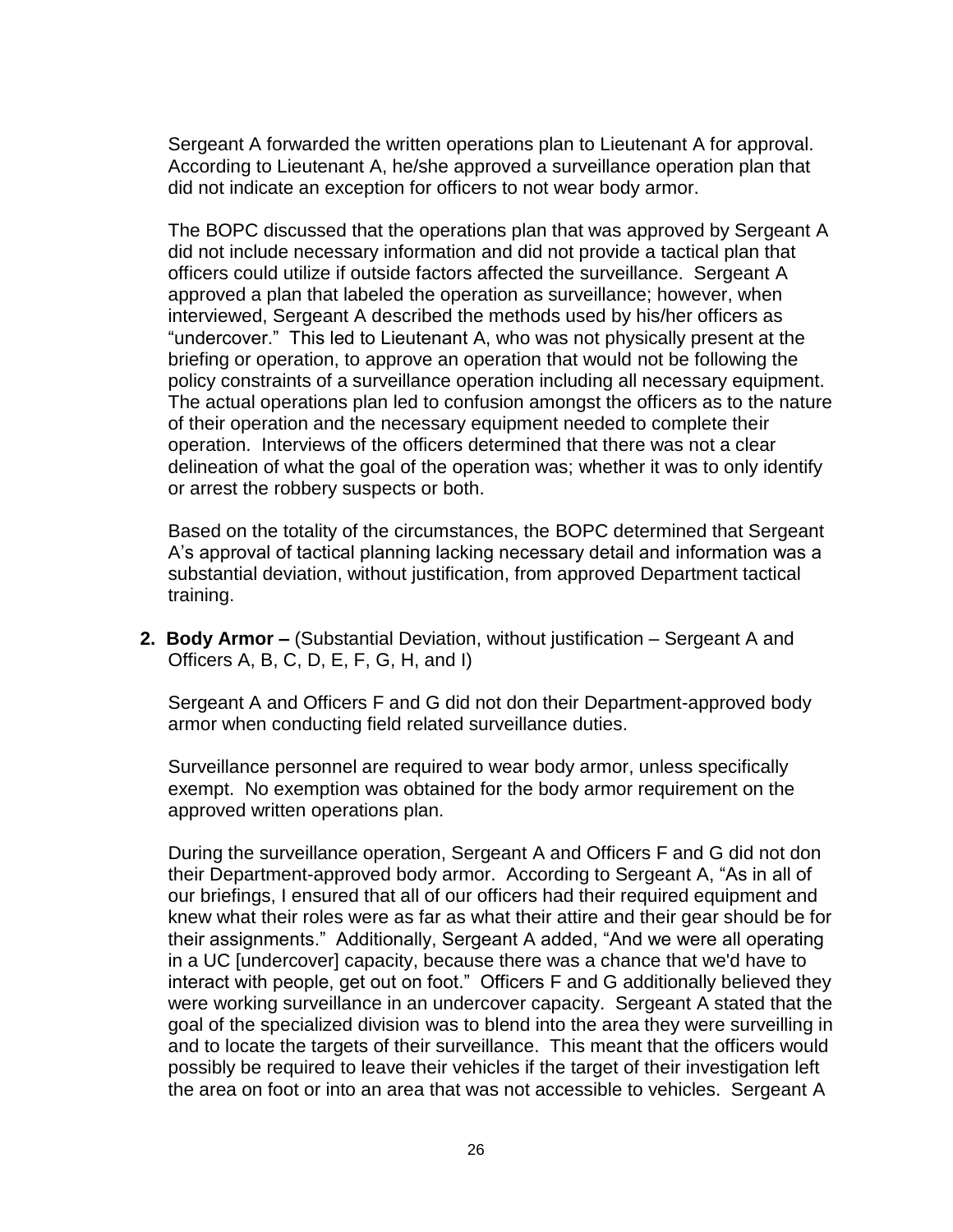stated that if the officers were wearing their body armor, they would be unable to perform these duties effectively.

The BOPC was critical of Sergeant A and Officers F and G's misunderstanding of the different equipment requirements for the different variations of non-uniformed field operations such as surveillance, plainclothes, and undercover operations. It is the responsibility of each individual officer to know the procedures and policies that govern their duties. The undercover directive provides clear direction of the requirement of body armor for personnel assigned to surveillance operations. In this case, the operation was not a UC Operation as the officers were not proactively seeking to establish a relationship or make contact with a suspect or group to gather evidence or intelligence while concealing the operator's identity as a police officer to accomplish the mission. As such, the officers were not classified as UC Operators, nor did they receive an exemption to wear body armor from a commanding officer.

Based on the totality of the circumstances, the BOPC determined that Sergeant A and Officers F and G's decision to not don their body armor when participating in a surveillance operation was a substantial deviation, without justification, from approved department policy.

The FID investigation determined that Officers A, B, C, D, E, H, and I did not don their Department-approved body armor when conducting field related surveillance duties. The officers believed they were working surveillance in an undercover capacity. It is the responsibility of each individual officer to know the procedures and policies that govern their duties. The undercover directive provides clear direction of the requirement of body armor for personnel assigned to surveillance operations. In this case, the operation was not a UC Operation as the officers were not proactively seeking to establish a relationship or make contact with a suspect or group to gather evidence or intelligence while concealing the operator's identity as a police officer to accomplish the mission. As such, the officers were not classified as UC Operators, nor did they receive an exemption to wear body armor from a commanding officer.

Based on the totality of the circumstances, the BOPC determined that Officers A, B, C, D, E, H, and I's decision to not don their body armor when participating in a surveillance operation was a substantial deviation, without justification, from approved department policy.

**3. Tactical Planning/Communications –** (Substantial Deviation, without justification – Sergeant A)

Sergeant A did not develop and communicate a tactical plan with the surveillance team when they became aware that a suspect, who was armed with a handgun, was walking through the area of surveillance and near personnel.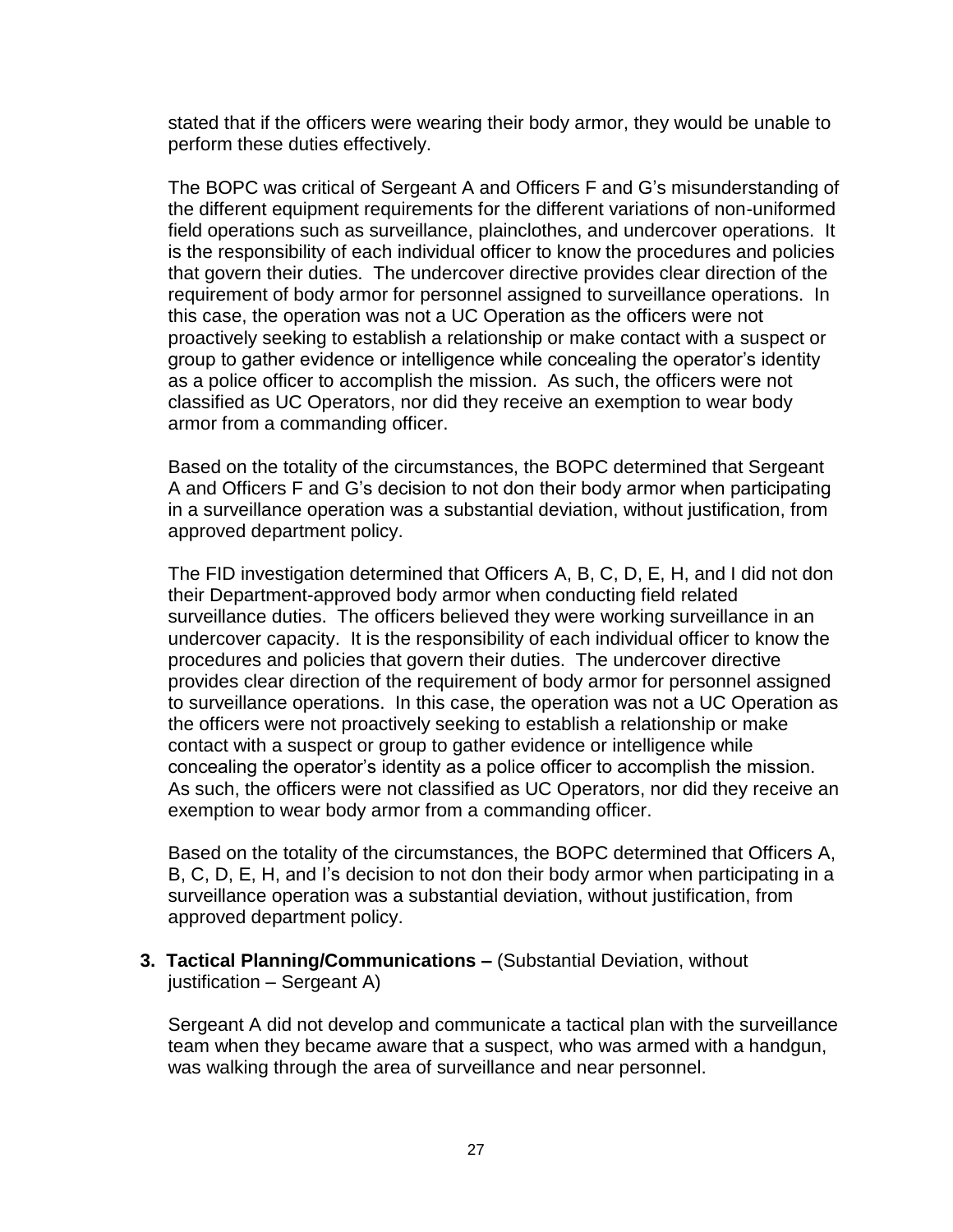Sergeant A was the supervisor of the surveillance operation and had command and control of the operation. During the surveillance operation, Subjects 1 and 2 walked through the area under surveillance and looked into several of the unmarked police vehicles being utilized for surveillance. While walking north, Subject 1 was observed removing a handgun from his duffel bag by Officers H and I, while Subject 1 continuously moved his head from side to side, as if he was evaluating the area. Subject 1 walked on the sidewalk while Subject 2 walked in the middle of the street. Officer I broadcast his/her observations to the surveillance team via his/her police radio. Subject 1 continued walking north towards the surveillance position occupied by Officers F and G. Officers F and G attempted to conceal themselves in their vehicle. Subject 1 stopped his northbound movement and proceeded to walk towards Officers F and G's vehicle, while armed with a handgun, which ultimately resulted in an OIS incident.

Upon hearing the broadcast that Subject 1 was observed to be armed with a handgun, Sergeant A stated that he/she was assessing the situation and determining whether to send in the uniformed chase unit, to call in the local law enforcement agency, or to terminate the surveillance operation. As Sergeant A was weighing his/her options, he/she heard the help call from the OIS. Sergeant A estimated that the elapsed time between Officer I's broadcast regarding Subject 1's possession of a handgun and the OIS help call to be approximately 20 to 40 seconds. According to the FID investigation, the elapsed time was approximately three minutes and 40 seconds.

The BOPC was critical of Sergeant A's lack of active leadership throughout the surveillance operation. While supervisors often delegate tasks or responsibilities, they are ultimately responsible for command and control of the operation regardless of roles. Sergeant A was ultimately responsible for formulating and communicating a plan to counter the threat posed by Subject 1, who armed himself with a handgun and walking towards officers. When Officers H and I began broadcasting that Subject 1 was armed with a handgun and walking through the area where the officers had positioned themselves, Sergeant A did not communicate a plan of action with his/her officers or begin a tactical response to deal with the threat of Subject 1 being armed with a handgun. Both Officers A and I had advised that Subject 1 had previously been in the area and had looked into two unmarked police vehicles and bumped Officer A's police vehicle as he left the location prior to Subject 1 arming himself with the handgun. The BOPC considered that Sergeant A was aware of Subject 1's actions and did not respond during available time of three minutes and 40 seconds prior to the OIS.

Based on the totality of the circumstances, the BOPC determined that Sergeant A's lack of tactical planning and communication with his/her officers when confronted by what was believed to be an armed suspect was a substantial deviation, without justification, from approved Department tactical training.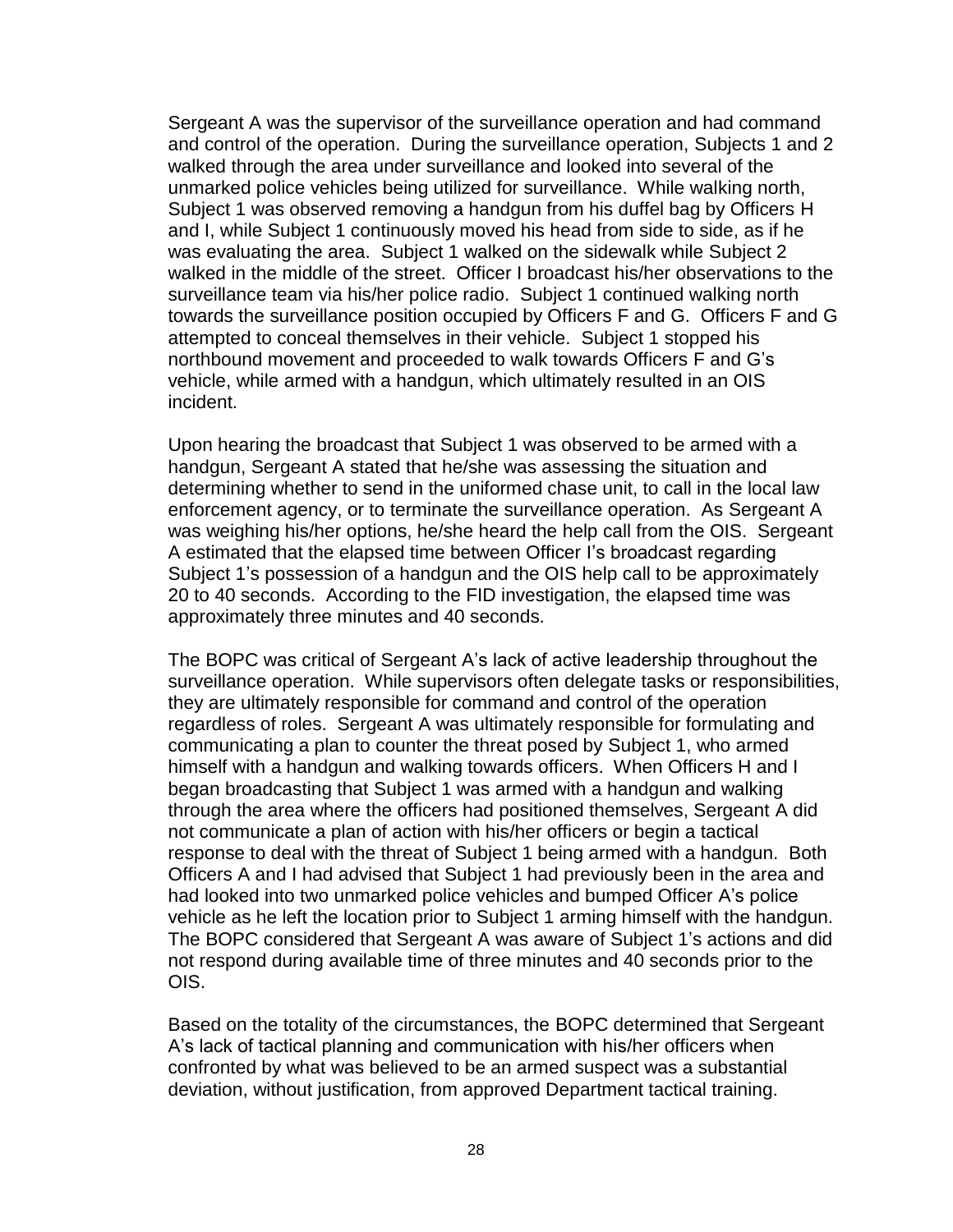**4. Initiating Contact While Seated in Police Vehicle –** (Substantial Deviation, without justification – Officers B and C)

Officers B and C initiated contact with a possible suspect believed to be associated with an OIS incident, while seated in the police vehicle.

In this case, Officers B and C heard the help call and drove towards the intersection to set up containment. They observed an unidentified individual that matched Subject 2's description. Officer B contacted the possible suspect, identified him/herself as a police officer, and ordered the possible suspect to face a nearby wall. Officers B and C contacted the unidentified male while still seated inside of their unmarked police vehicle and spoke with him through the open driver's side window. The unidentified male fled into a nearby apartment complex. The male was later determined to not be involved in the incident. By remaining inside of their police vehicle and contacting a possible suspect related to an OIS, Officers B and C placed themselves in a tactical disadvantage to the suspect.

Based upon the totality of the circumstances, the BOPC determined that Officers B and C's decision to contact the possible suspect while still seated in their police vehicle was a substantial deviation, without justification, from approved Department tactical training.

**5. Separation –** (Substantial Deviation, without justification – Officers B and C)

Officers B and C separated when they attempted to detain an unidentified male they believed to be an outstanding suspect related to the OIS. The male ran into a nearby apartment complex. Officer B and C were seated inside of their police vehicle. Officer B dropped Officer C off from the police vehicle and drove approximately 50-100 yards away from Officer C to set up containment. The officers' containment positions did not allow them to have a visual of each other, thus hindering their ability to immediately render aid.

Based on the totality of the circumstances, the BOPC determined that Officer B and C's actions were a substantial deviation, without justification, from approved Department tactical training. The BOPC directed this be a topic of discussion during the Tactical Debrief.

• The BOPC also noted the following

**Operations Plan** – The written operations plan, completed by Officers A and B, did not define the roles and duties of each individual officer assigned to the surveillance operation. The plan also did not state the equipment required by each individual officer and available less-lethal force options. The operations plan was completed on an Operations Plan form, as opposed to the department approved Operations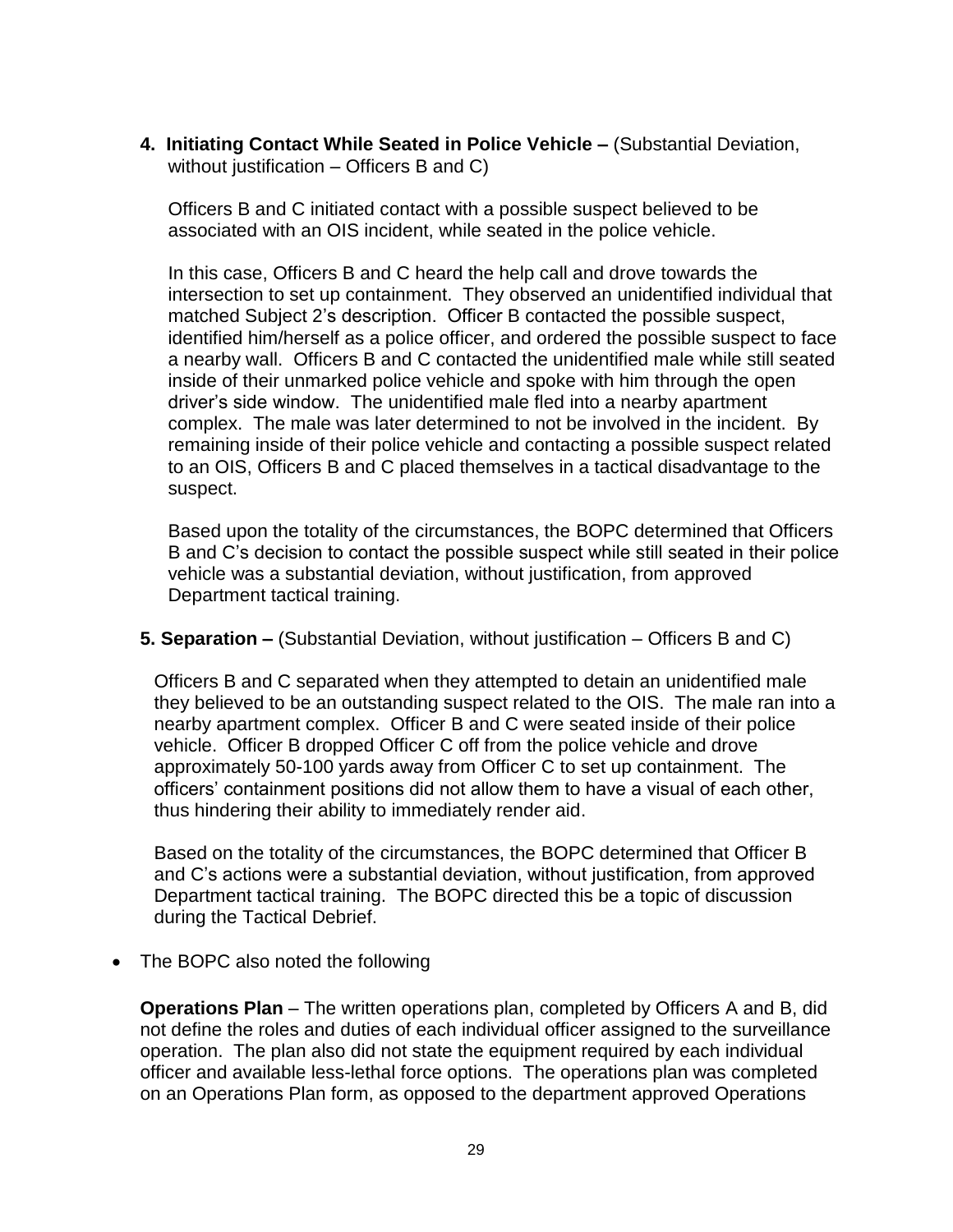Plan (LAPD Form 12.22.00), which has a section on the face sheet for unit, names, serial numbers, duties, and an equipment checklist.

The written operations plan was approved by Lieutenant A and forwarded via email to Captains A and B. The BOPC discussed the expectation that all UC and surveillance operations be documented on a written operation plan and that must be approved by the commanding officer of the responsible Area/Division or their designee, and such approval shall be documented in the plan.

**Securing of Firearm** *–* Officer A kept a holstered, but unsecured, service pistol inbetween the front driver seat and center console of his/her police vehicle while conducting surveillance. Officer A was reminded of the importance of safe storage of handguns, especially in unattended vehicles or vehicles which may be left unattended.

**Maintaining Control of Equipment (Radio)** – Officer G inadvertently dropped his/her handheld radio when he/she exited his/her police vehicle in response to Subject 1's approach.

**Seat Belt –** Officers J and K did not fasten their seatbelts during their Code Three response to the OIS help call. The officers acknowledged they were close to the OIS incident, were unsure of the location of the suspects, and felt the need to not utilize their seatbelt in order to deploy quickly from the police vehicle. The use of the seatbelt is an important safety feature which allows the driver of a vehicle to remain secured in the seat to ensure safe control of the vehicle. The seatbelt also protects the occupants of the vehicle in the event of a traffic collision.

**Situational Awareness** – Communications Division acknowledged Officer F's help call and requested the location to be repeated. Sergeant A advised CD of the location and requested CD notify the Los Angeles County Sheriff Department. The actual location different than what was initially provided by Sergeant A.

**Maintaining Control of Equipment (Holster)** – Officer A dropped the holster for his/her service pistol when he/she exited his/her vehicle to assist with detaining Subject 1.

**Less-Lethal Force Options** – After the OIS, Officers A, H, and I formulated a tactical plan to approach Subject 1 and take him into custody. At this time, they discussed incorporating less-lethal force options, but none were immediately available, although Officer A had a TASER secured inside his/her police vehicle at the time. The other less-lethal force option, a 40 millimeter Less-Lethal Launcher (LLL), was secured in the chase unit vehicle, which was detaining Subject 2 at approximately the same time. The inclusion of a less-lethal force option to an arrest team allows officers additional tactical options to respond to a suspect's actions.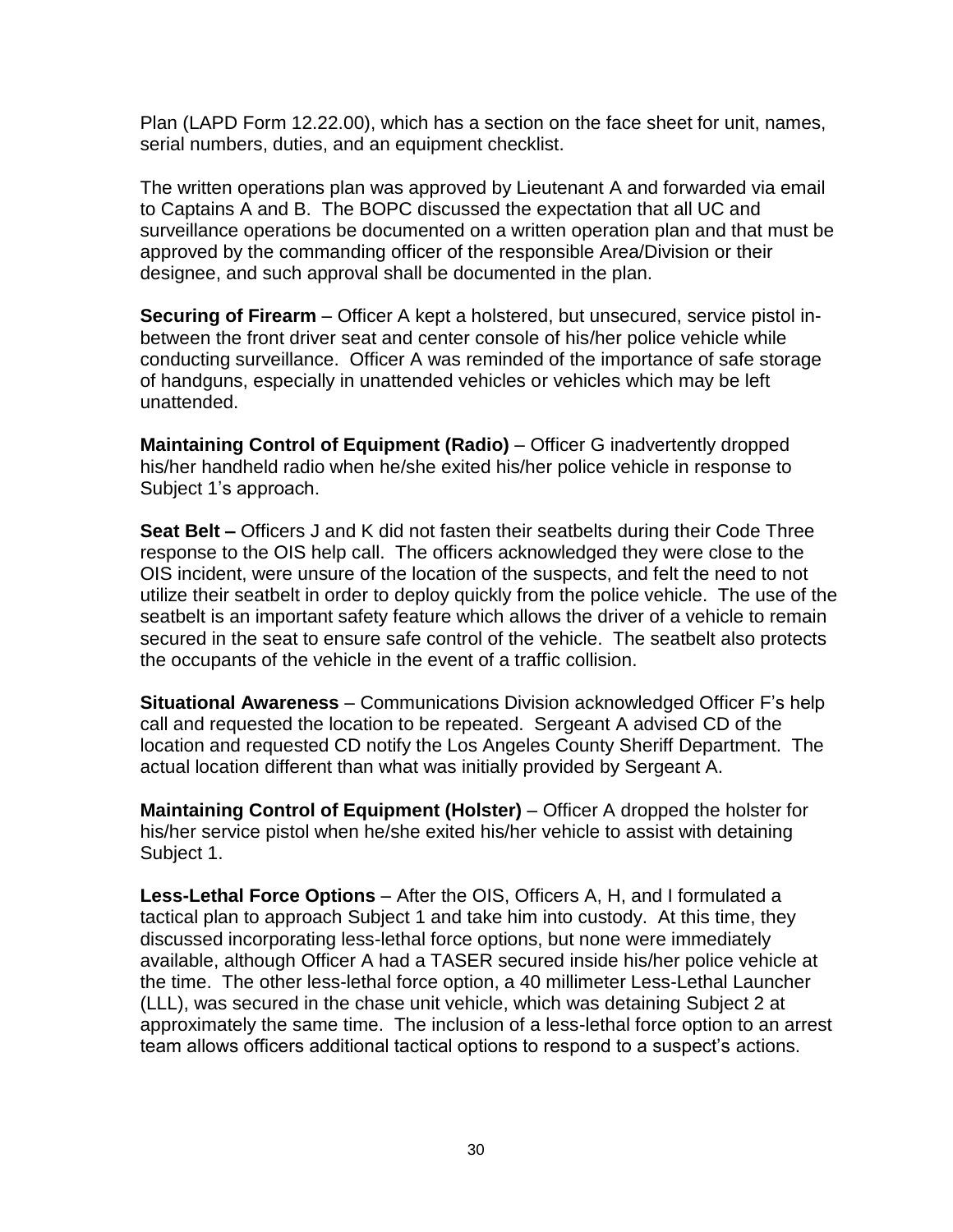**Plainclothes Attire** – Officers B and C attempted to detain an unknown male they believed to be an outstanding suspect. Despite being in plainclothes, they did not don a raid jacket or tactical vest prior to attempting to detain the possible male suspect.

When Officers D and E initiated their detention of Subject 2, despite being in plainclothes, they did so without donning a raid jacket or tactical vest.

**Situational Awareness** – As Officers B and C attempted to set up containment of a possible suspect who fled into an apartment building. Officer C broadcast the location. When Officer C realized the address was incorrect, he/she broadcast the correct location.

**Protocols Subsequent to a CUOF** – Sergeant A contacted Lieutenant A and informed him/her of the OIS incident. Lieutenant A advised Sergeant A that he/she would make notification to the pertinent commanding officers. Lieutenant A contacted Captain A and advised him/her of the OIS incident. Captain A advised that he/she would make notifications as Lieutenant A responded to the OIS scene. Captain B notified the DOC of the OIS incident, which was approximately two and a half hours after the OIS.

### • **Command and Control**

Officer J was assigned to the chase unit for the surveillance operation. In response to the OIS help call, he/she responded to the incident after the OIS occurred. Officer J relieved a plainclothes officer and took Subject 2, the outstanding second suspect, into custody. Officer J provided directions to begin setting up a crime scene and identified the involved officers in the OIS incident. Officer J directed them to Sergeant A to ensure proper separation and monitoring and for their PSS. While setting up a crime scene, Officer J directed one of the officers to stand near Subject 1's handgun until it could be recovered by FID investigators. Officer J also directed another officer to check the residence that was in the background of the OIS incident to ensure there were no injured community members inside of the residence. Lastly, Officer J assigned him/herself to respond in the RA with Subject 1 to the hospital, since Officer J was in full uniform and equipped with a BWV. This allowed Officer J's BWV to capture multiple spontaneous statements made by Subject 1.

The actions of Officer J were consistent with department training and the BOPC's expectations of a senior officer during a critical incident.

Sergeant A was the supervisor of the surveillance operation prior to and during the OIS. The BOPC was critical of Sergeant A and his/her lack of active leadership during the surveillance operation. Prior to the commencement of the operation, Sergeant A did not establish a tactical plan to deal with scenarios that could occur from other individuals that were not the targets of the surveillance. When the surveillance team observed Subject 1 and began to actively relay Subject 1's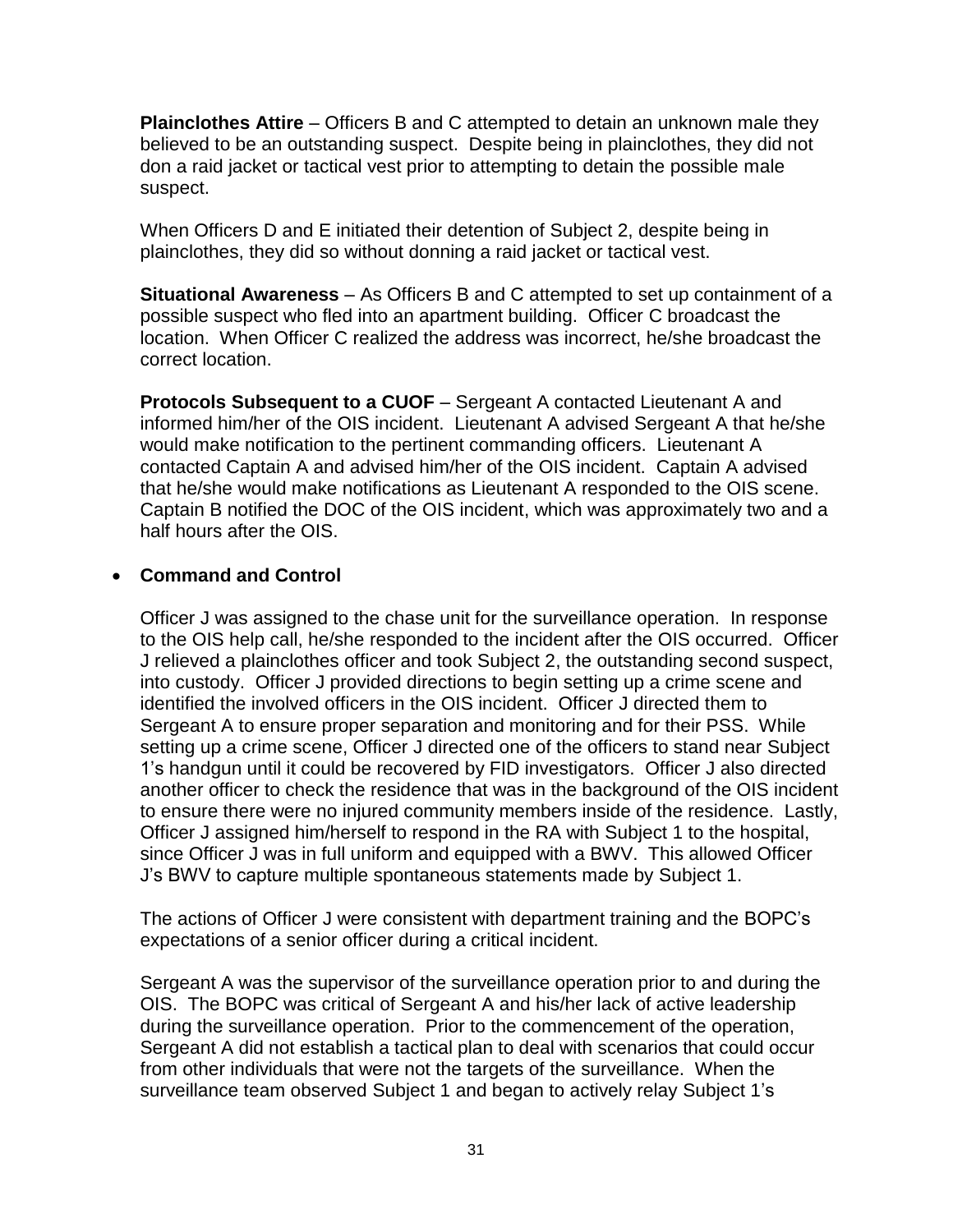behaviors to each other, Sergeant A was also receiving these informational broadcasts. Sergeant A estimated that the time between Officer I's broadcasts of Subject 1 arming himself and the OIS was approximately 20-40 seconds; however, the actual time was 3 minutes and 40 seconds. The window of time would have allowed Sergeant A to provide direction to the officers involved in the surveillance. Sergeant A had the opportunity during this time to contact the local law enforcement agency, have his/her own uniformed chase unit to move in, or terminate the operation until the safety of his/her officers could reasonably be assured.

After the OIS occurred, Sergeant A responded to the scene of the OIS and declared him/herself the Incident Commander while enroute. When Sergeant A arrived at the OIS scene, he/she broadcast a request for a RA for Subject 1. Sergeant A then separated and monitored the involved officers, Officers F and G, and obtained independent Public Safety Statements (PSS) from them. Sergeant A ensured a crime scene was set up and that officers canvassed for witnesses. Sergeant A made notifications of the OIS incident to Lieutenant A and requested additional supervisors to respond to assist with the incident.

The actions of Sergeant A prior to the OIS were not consistent with Department supervisory training and the BOPC's expectations of field supervisors during a critical incident. After the OIS occurred, Sergeant A's actions were consistent with Department supervisory training and the BOPC's expectations of field supervisors during a critical incident.

Sergeants B and C responded to the OIS incident. Sergeant B monitored Officer G and Sergeant C monitored Officer F.

The actions of Sergeant B and C were consistent with Department supervisory training and the BOPC's expectations of field supervisors during a critical incident.

Lieutenant A reviewed and approved the written surveillance operations plan. Lieutenant A advised Sergeant A that the plan was approved and forwarded the operations plan, via email, to Captain A. Although Lieutenant A and Captain A were not part of the field operations, their responsibilities were administrative in nature, requiring the review of the operations plan. The written operations plan lacked sufficient detail, including but not limited to, defining the roles and duties of each individual officer assigned to the surveillance operation. The plan also did not state the equipment required by each individual officer and available less-lethal force options. Per the operations plan, the goal of the surveillance operation was to locate the suspect vehicle and follow the driver/occupants of the suspect's vehicle in an attempt to locate and identify the robbery suspects. If the robbery suspects were positively identified, the uniformed officers would detain and apprehend the suspects, with the assistance from the surveillance other officers. Consideration should have been made that only two uniformed officers were included in the operations to address a possible detention of three robbery suspects.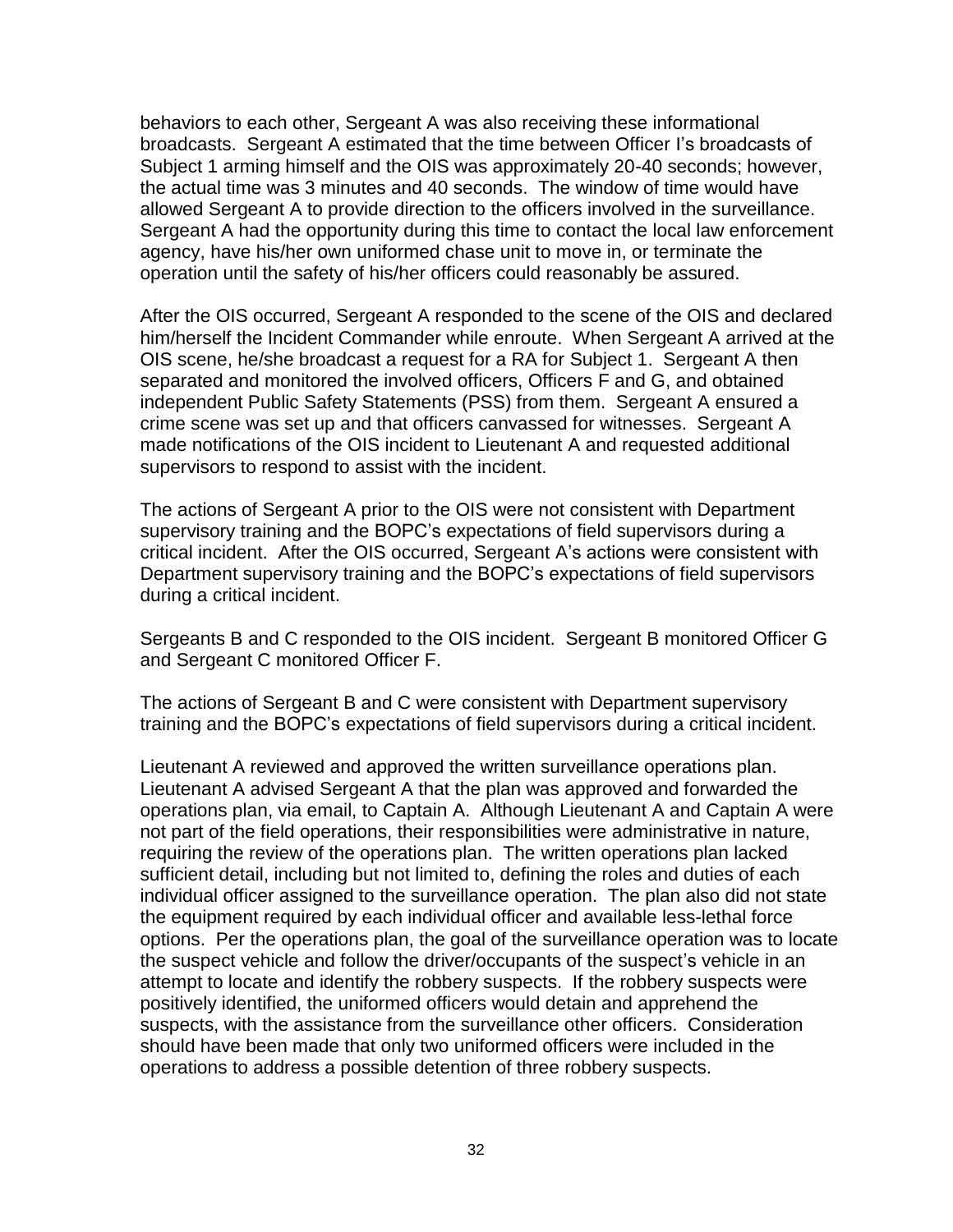The BOPC discussed the expectation that all UC and surveillance operations be documented on a written operation plan and that must be approved by the commanding officer of the responsible Area/Division or their designee, and such approval shall be documented in the written operations plan.

The actions of Lieutenant A and Captain A were not consistent with Department supervisory training and the BOPC's expectations of supervisors. The Director of the Office of Special Operations (OSO) advised that this issue was addressed with Captain A and Lieutenant A. As such, the BOPC deemed no further action to be necessary.

These topics were to be discussed at the Tactical Debrief.

• The evaluation of tactics requires that consideration be given to the fact that officers are forced to make split-second decisions under very stressful and dynamic circumstances. Tactics are conceptual and intended to be flexible and incident specific, which requires that each incident be looked at objectively and the tactics be evaluated based on the totality of the circumstances.

Each tactical incident also merits a comprehensive debriefing. In this case, there were identified areas where improvement could be made. A Tactical Debrief is the appropriate forum for the involved officers to discuss individual actions that took place during this incident.

The BOPC found Sergeant A, along with Officers A, B, C, D, E, F, G, H, and I's tactics to warrant a finding of Administrative Disapproval.

## **B. Drawing and Exhibiting**

## • **Officer F**

According to Officer F, he/she observed that Subject 1 had "planted his foot," looked back, and then turned in Officers F and G's direction. Officer F observed Subject 1 "scoffed" and "squinted his eyes" towards Officer F's vehicle. Subject 1 stepped into the street and reached into the side pocket of his duffle bag with his right hand. Officer F observed Subject 1 making furtive movements, as if he were going to retrieve an item from his bag. Based on the previous information provided by Officer I, Officer F believed Subject 1 was reaching for a handgun. As Subject 1 neared their vehicle, Officer F observed Subject 1 remove a "blue steel" handgun from the duffle bag with his right hand. Officer F had observed the "serrated edges of the slide" and then observed Subject 1 holding the butt of the handgun. Officer F observed Subject 1 begin to "raise his hand" and noted Subject 1's "elbow was up." Officer F believed his/her life and the life of Officer G were in "imminent danger," and he/she drew his/her service pistol. Officer F stated that he/she was involved in a, "tactical situation that was going to […] [lead] to a -- a deadly use of force."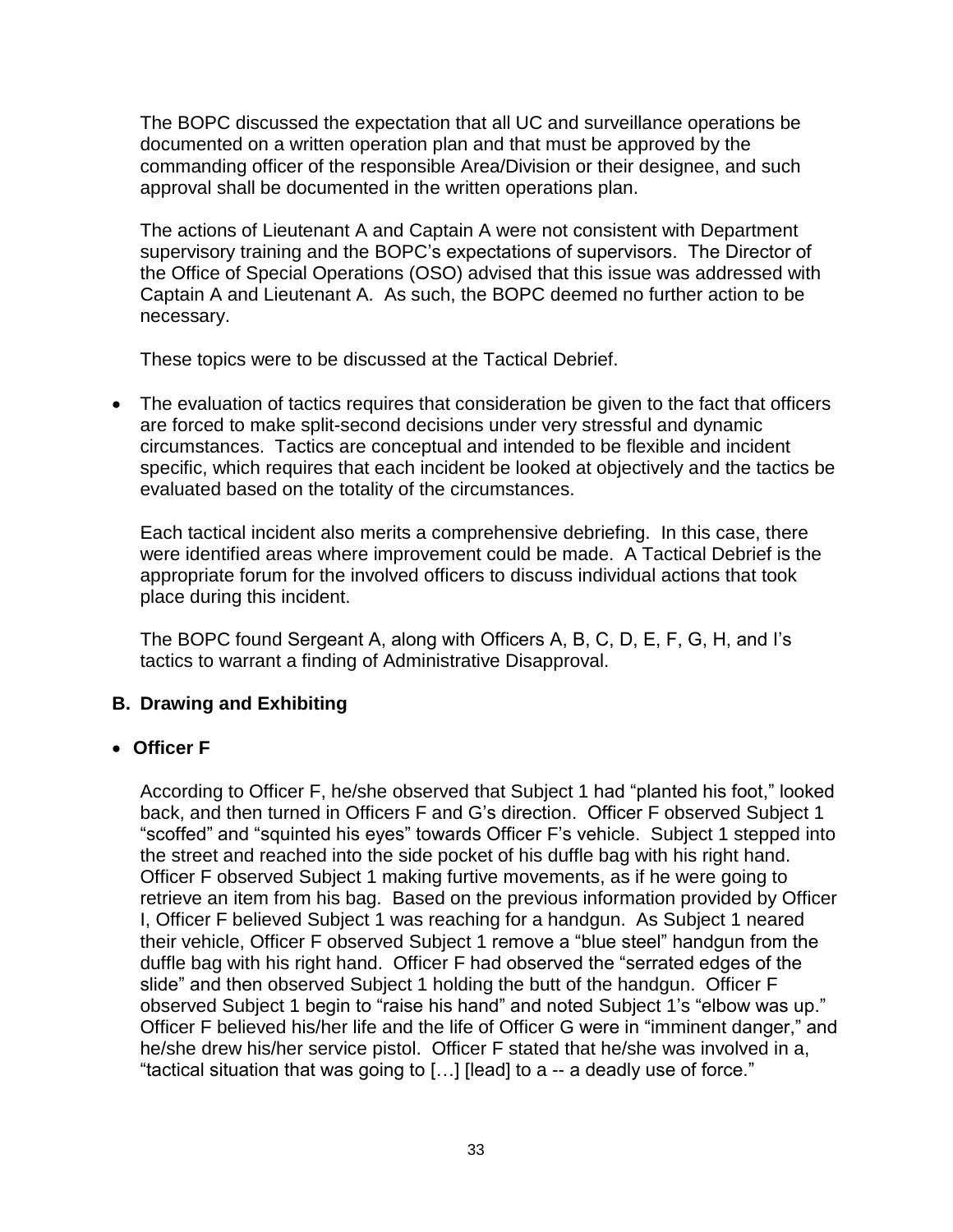## • **Officer G**

According to Officer G, due to Officer I's broadcast that Subject 1 was armed with a handgun and Officer G's observations of Subject 1 walking towards him/her and his/her partner, Officer G believed that the situation "could escalate to [one involving] the use of deadly force." Officer G drew his/her service pistol and placed it on the lap of his/her right leg. In order to conceal him/herself from Subject 1, Officer G reclined the driver's seat as far back as he/she could.

The BOPC conducted an evaluation of the reasonableness of Officers F and G's drawing and exhibiting of their service pistols. The BOPC noted that Officer G drew his/her service pistol after observing Subjects 1 and 2 walking in his/her direction, with the knowledge that Officer I had observed Subject 1 in possession of a handgun and peering into the officers' surveillance vehicles. The BOPC noted that Officers F drew his/her service pistol when he/she observed Subject 1 retrieve a handgun from his bag, move towards their vehicle, and point the handgun in the officers' direction.

Based on the totality of the circumstances, the BOPC determined that an officer with similar training and experience as Officers F and G, while faced with similar circumstances, would reasonably believe that there was a substantial risk that the situation may escalate to the point where deadly force may be justified.

Therefore, the BOPC found Officers F and G's drawing and exhibiting of a firearm to be In Policy.

#### • **Officer A**

According to Officer A, while engaged in the surveillance operation he/she heard a "shots fired" help call broadcast from Officer F. Officer A immediately responded and unholstered his/her service pistol because he/she believed the situation could escalate to the point of serious bodily injury or death.

## • **Officer D (1st Occurrence)**

According to Officer D, while engaged in the surveillance operation he/she heard a "shots fired" help call broadcast. Officer D immediately responded to the help call location and exited his/her vehicle. Based on the help call and observing Officers F and G with their pistols drawn in the direction of Subject 1, Officer D unholstered his/her service pistol. Officer D was directed to a second suspect to the north and holstered his/her service pistol.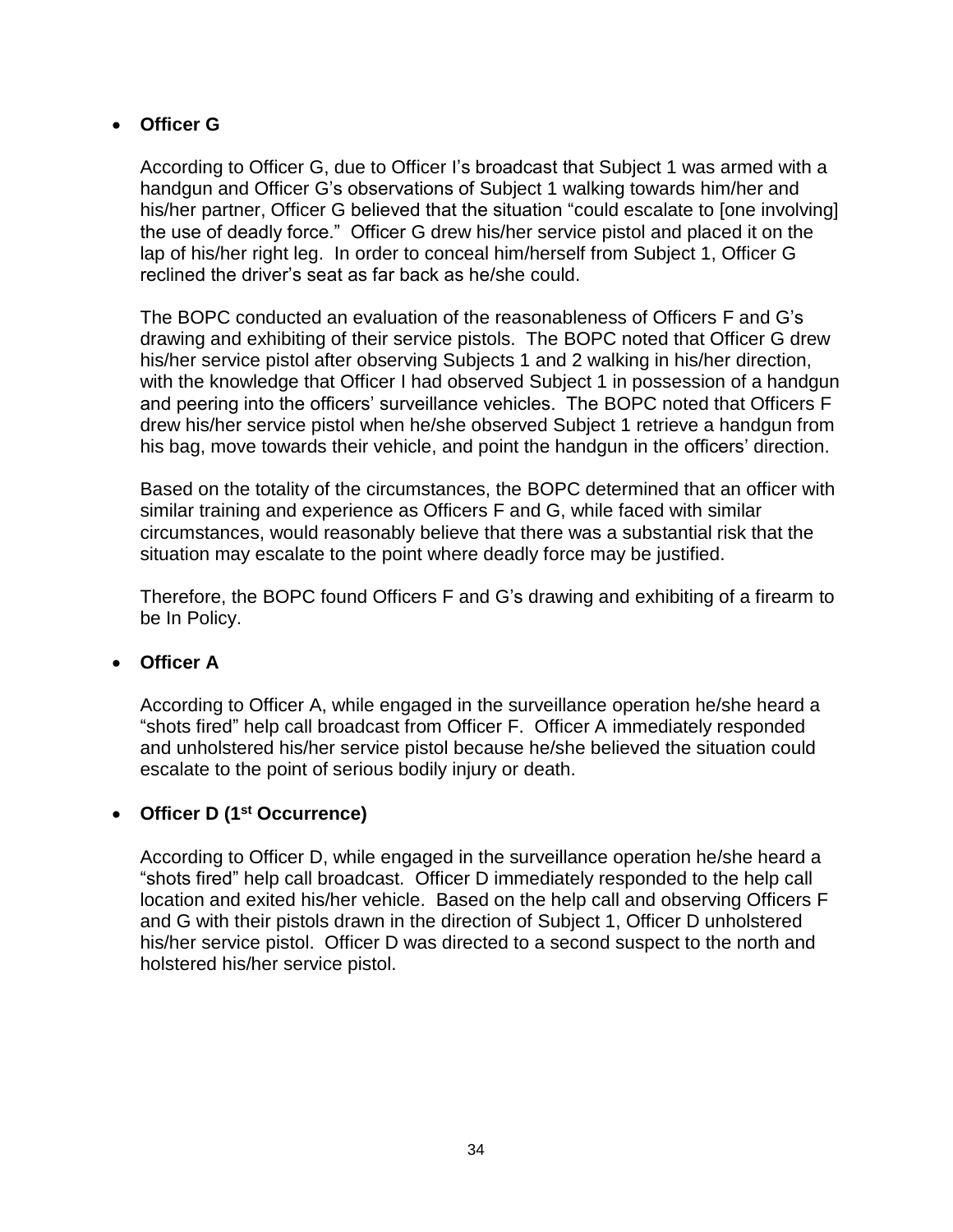# • **Officer D (2nd Occurrence)**

According to Officer D, while engaged in the surveillance operation he/she heard a "shots fired" help call broadcast. Officer D immediately responded to the help call location and exited his/her vehicle. Officer D was directed to a second suspect that had fled northbound. Officers D and E drove north, located Subject 2 (second suspect), and exited their police vehicle. As Officer D exited his/her police vehicle he/she unholstered his/her service pistol, identified him/herself as a police officer, and ordered Subject 2 into a prone position. Subject 2 was later taken into custody.

## • **Officer E**

According to Officer E, while engaged in the surveillance operation he/she heard a "shots fired" help call and did not know if the officers or suspects were struck by the shots fired. Officer E immediately responded to the OIS scene and was directed north to a second suspect. Officer E was uncertain if the suspect was a shooter and unholstered his/her service pistol because he/she believed that the second suspect could possibly be armed, and the tactical situation could have escalated to a situation possibly using deadly force.

## • **Officer H**

According to Officer H, he/she drew his/her service pistol knowing that an officer involved shooting had already occurred. Even though Officer H did not know the details of the OIS, he/she knew it was a tactical situation that was "possibly going to require deadly force" to protect his/her partners and him/herself.

## • **Officer I**

According to Officer I, as he/she responded to the "shots fired" help call, he/she donned his/her tactical vest and deployed his/her rifle. Officer I deployed his/her rifle due to the situation being an officer-involved shooting and not knowing if the suspect was barricaded, hiding behind a car, or if the suspect had run into a house. Officer I believed that the officers would have the tactical advantage by deploying at least one long gun on the situation.

Officers A, D, E, H, and I were aware that Subject 1 was armed with a handgun as he walked through the area being monitored by the surveillance operation. They additionally heard the "shots fired" help call and responded to assist officers.

Based on the totality of the circumstances, the BOPC determined that an officer with similar training and experience as Officers A, D, E, H, and I, while faced with similar circumstances, would reasonably believe that there was a substantial risk that the situation may escalate to the point where deadly force may be justified.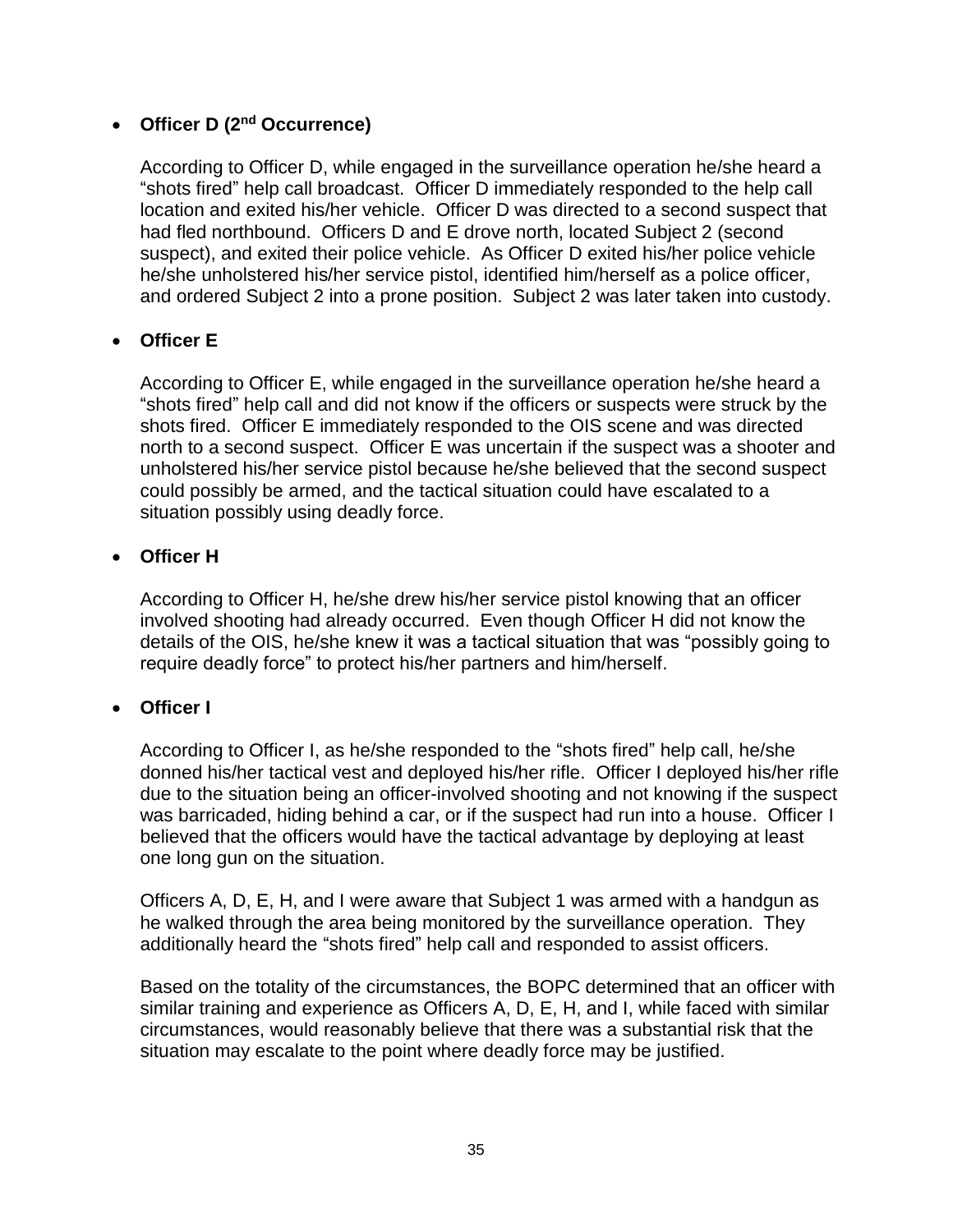The BOPC found Officers A, D, E, F, G, H, and I's drawing and exhibiting of a firearm to be In Policy.

# **C. Lethal Use of Force**

• **Officer F –** (pistol, one round)

According to Officer F, he/she held his/her service pistol in his/her left hand and opened the front passenger door of his/her vehicle with his/her right hand. Officer F, cognizant that Subject 1 was closing the distance between Officers G and him/herself, exited his/her vehicle. Officer F squatted down and moved to the rear bumper of his/her police vehicle while holding his/her service pistol in a close contact position. As Subject 1 approached, his eyes were "locked on" to Officer F's vehicle with an "expression of anger" and "discontent." Officer F stated that Subject 1 slowly raised his handgun and pointed it in the officers' direction.

Officer F, while standing in a low-ready shooting stance, yelled, "Stop! Police! Hands Up!" Subject 1 "ignored" Officer F's commands and looked straight toward where Officer G was seated in the police vehicle with a "dead stare." Subject 1 brought his handgun up with his whole arm towards Officer G with, what appeared to Officer F, the "intent to shoot and kill" Officer G. Officer F came up on target and acquired his/her front sight and rear aperture. Officer F discharged one round from his/her service pistol at Subject 1. Officer F assessed and noted that, after his/her discharged round, Subject 1 changed his position from a "bladed aggressive stance" directed at Officer G and was turning away from both officers.

In this case, the BOPC conducted a thorough review and analysis of the reasonableness of Officer F's use of deadly force. The BOPC noted that Officers F and G attempted to avoid confrontation with Subject 1 by remaining in their unmarked police vehicle and reclining their seats in order to avoid detection. The officers did not attempt to detain Subject 1 and were attempting to allow him to leave the area in order to have a uniformed police officer make contact with him. Subject 1 chose to reverse his course and move deliberately across the street directly towards Officer F and G, who were still concealed in their vehicle. Subject 1 then chose to remove his handgun from his duffel bag and raise it toward Officers F and G.

The BOPC noted Officer F's perception that Subject 1 had raised the handgun and pointed it in the direction of Officers F and G. After reviewing the surveillance video of the OIS, the BOPC noted that Subject 1 did not appear to fully raise his arm. However, the BOPC noted that Subject 1 was in possession of the handgun and pointed it in the direction of the officers. In addition, the BOPC determined that Subject 1's right elbow appeared be cocked back. The BOPC noted that Subject 1 posed in imminent threat of serious bodily injury or death to Officers F and G with his handgun and that Officer F was not required to wait until Subject 1 had his handgun fully pointed on target toward the officers.